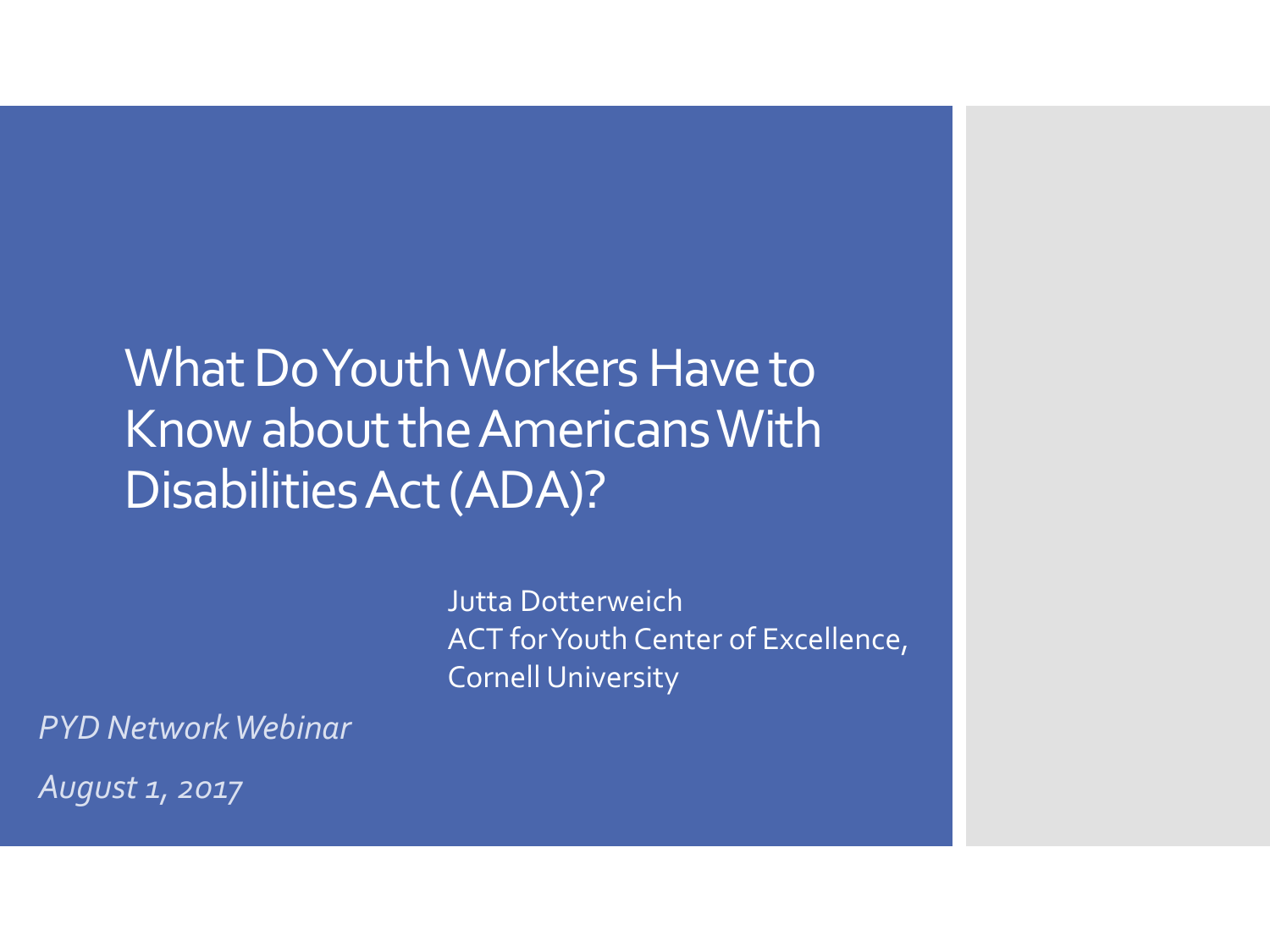**PYD** Network: History & Background



NYS Partnership: 1998 - 2012

New PYD Curriculum 2015

New PYD Online Courses 2016-17



[http://www.actforyouth.net/youth\\_development/professionals/](http://www.actforyouth.net/youth_development/professionals/)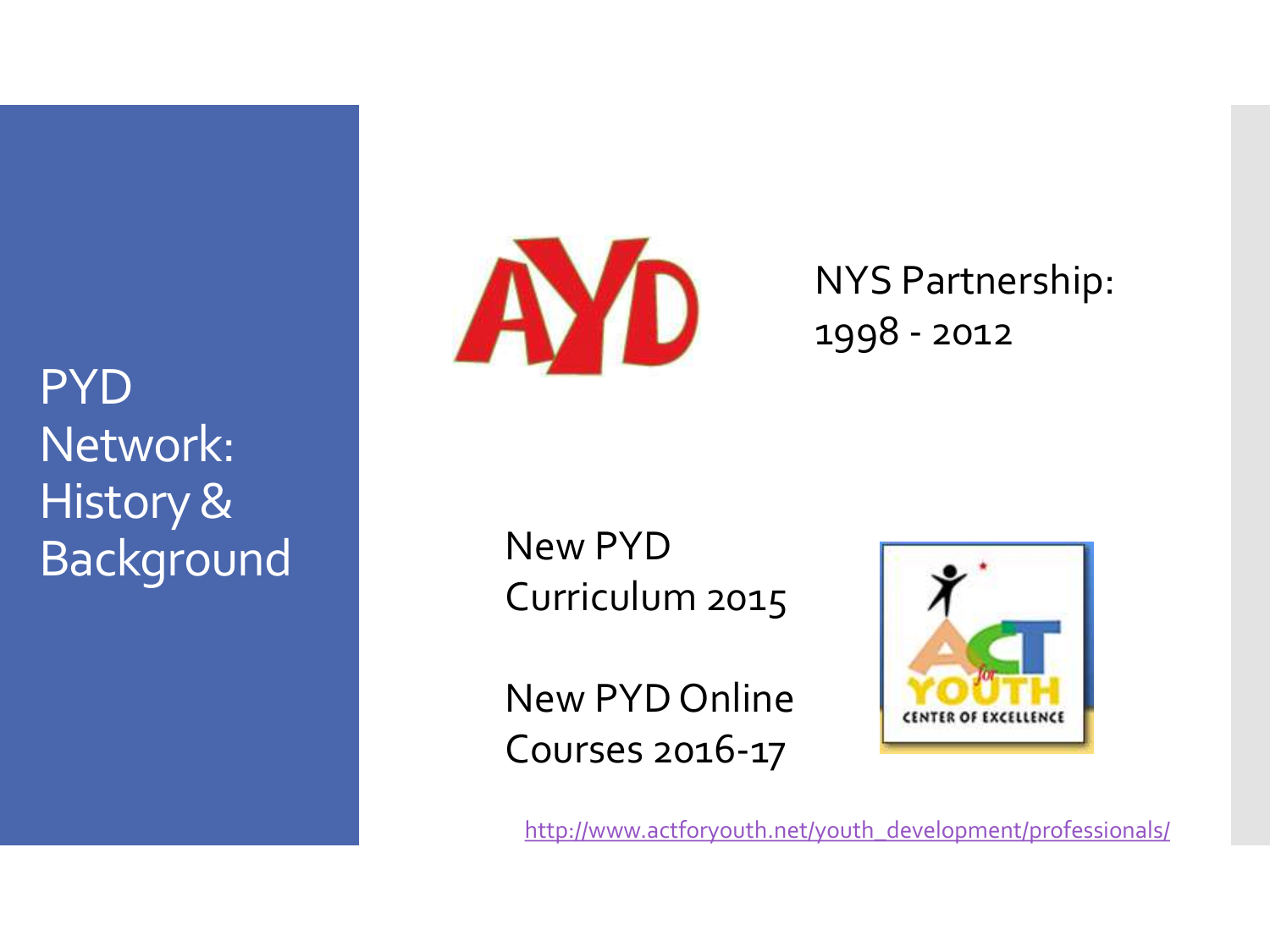# **Objectives**

- Why are we discussing ADA and IDEA?
- Overview of IDEA and ADA legislation
- What are accommodations?
- Implications for youth programs
- Resources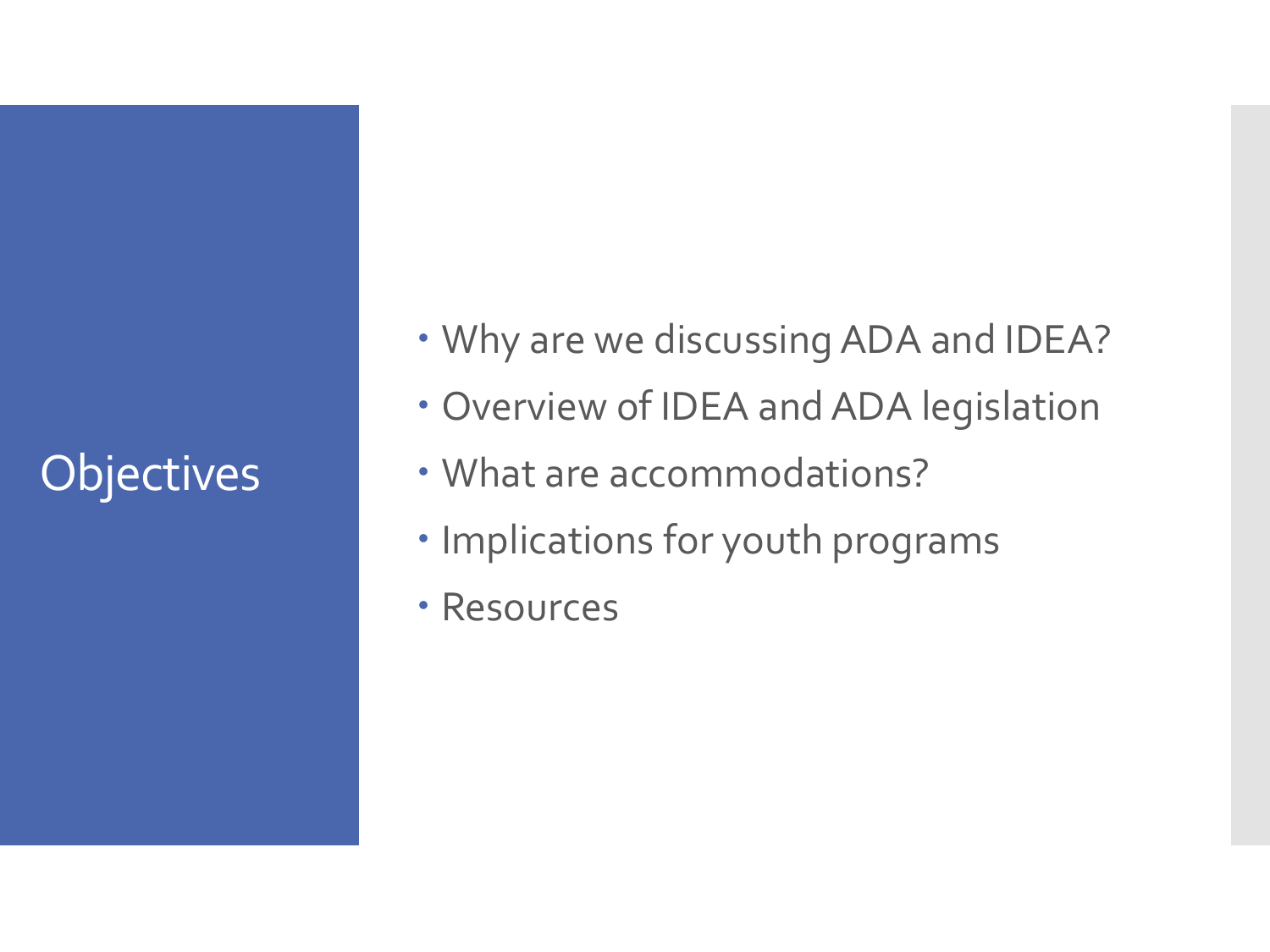### ADA and IDEA?

Why would it be beneficial for youth workers to know about disability legislation?

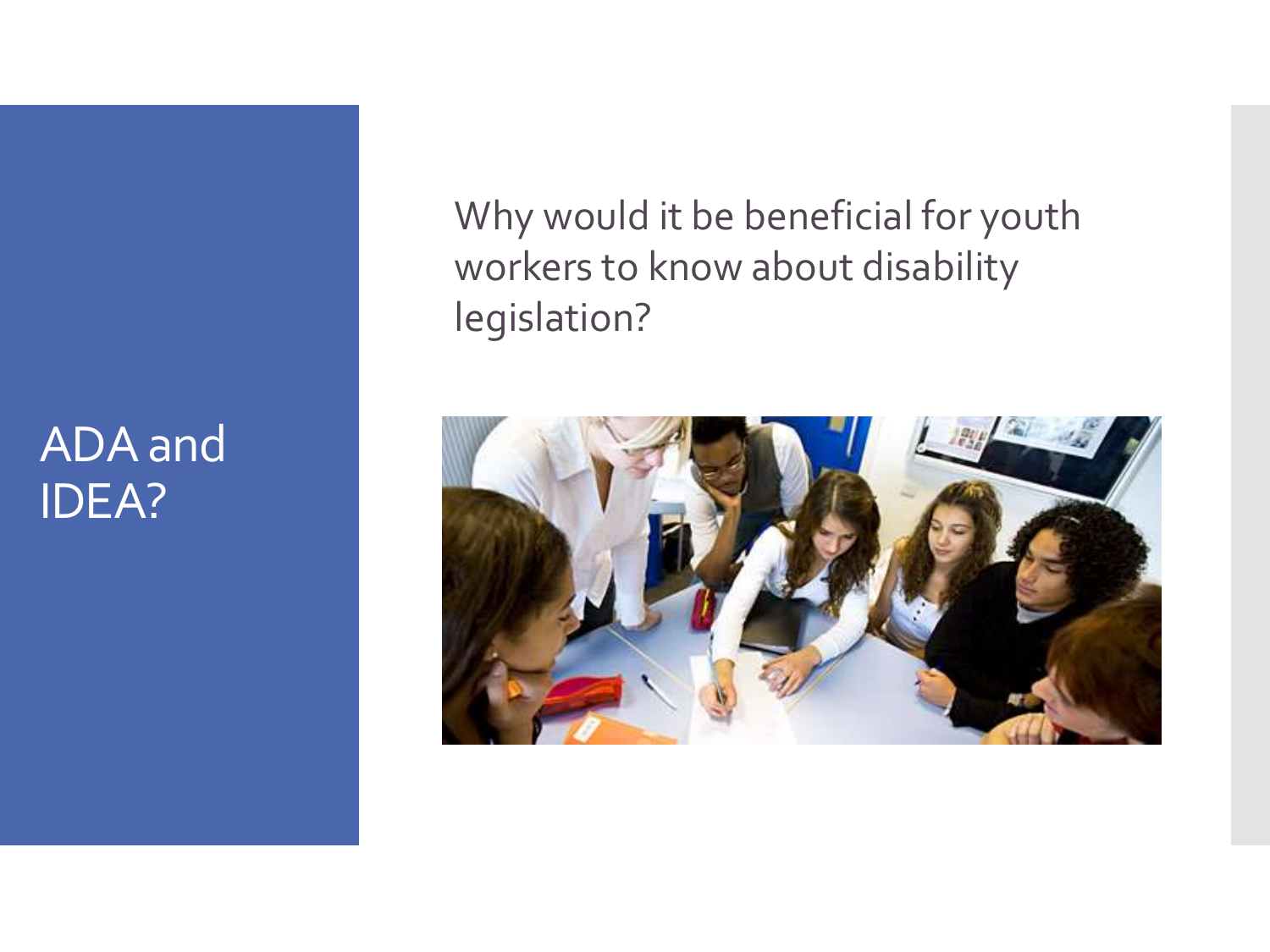**Celebrities** with **Disabilities** 

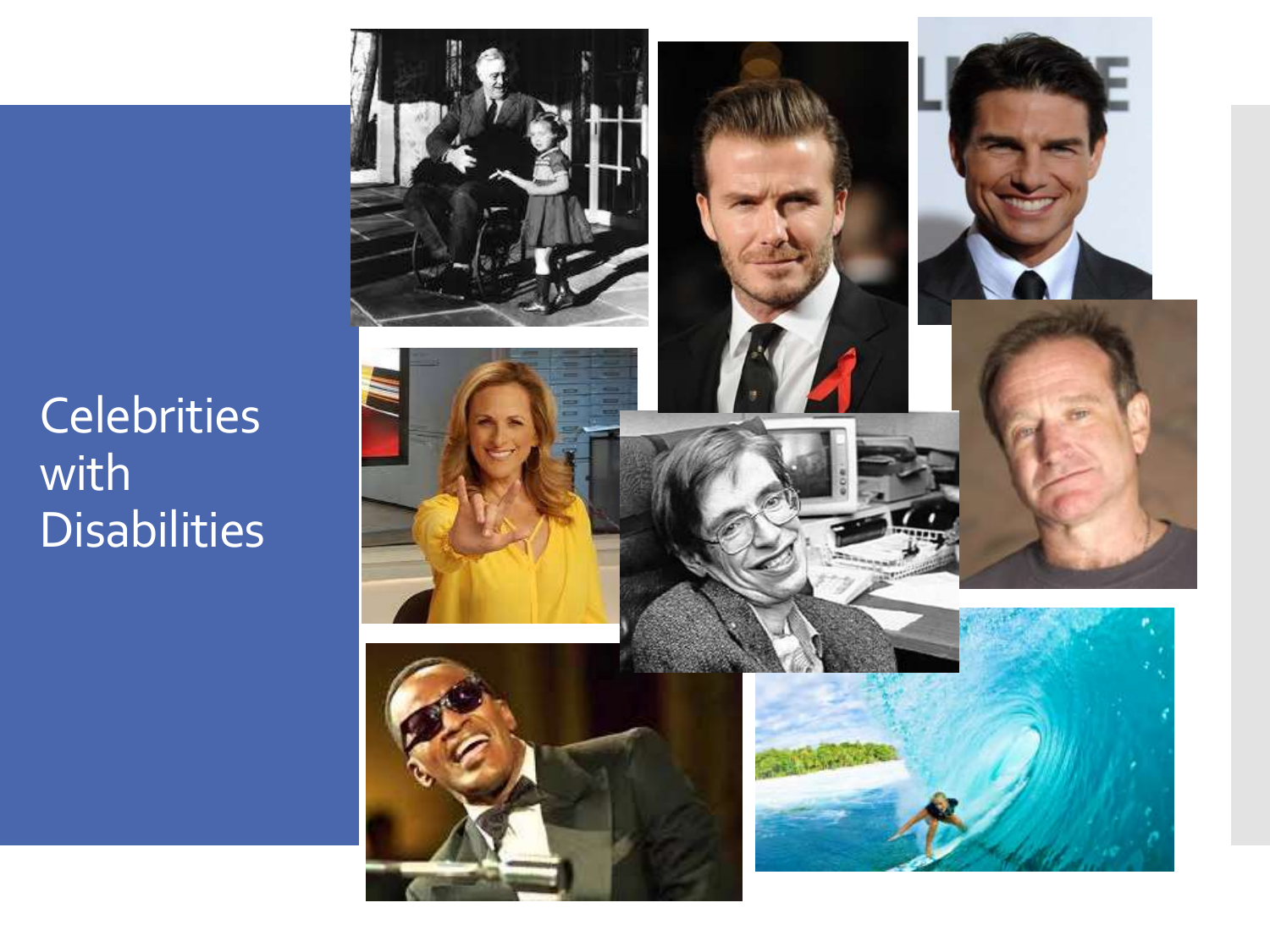# **Defining Disability**

Disabilities affect people's daily functioning, work, social relationships and participation in public life.

Disabilities can be

- Physical
- Sensory
- Developmental
- Intellectual
- Learning
- Mental health condition
- Health condition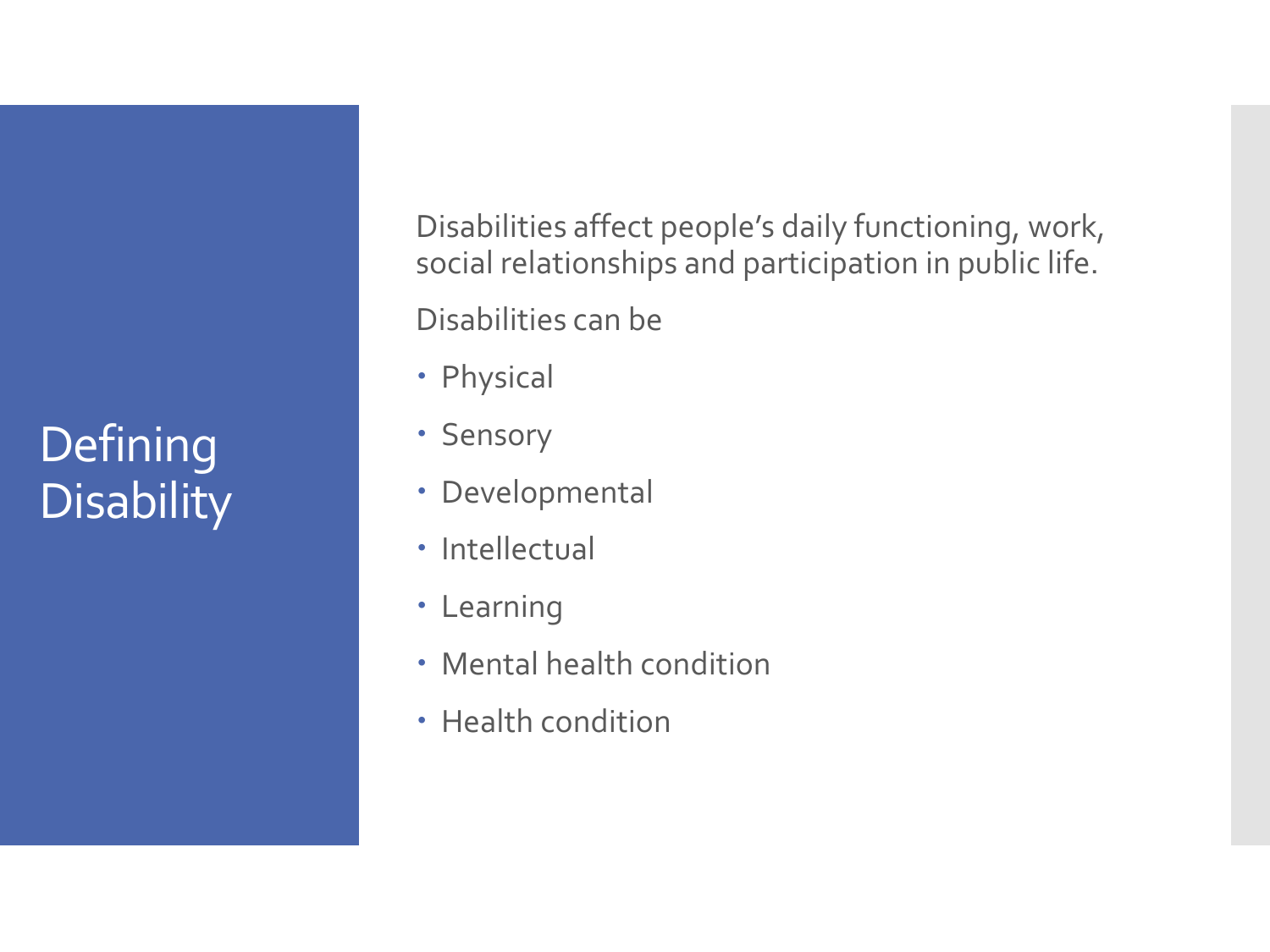### Prevalence

Disability affects approximate 56.7 million, or nearly 1 in 5 (18.7%) people in the United States living in communities (CDC)

School-aged youth living with disabilities (2012): 12.1% for youth of all ages 5.3% for youth age  $5 - 15$ 5.5% for youth ages 16-20 (Cornell University. 2014)

Source: Partners for Youth with Disabilities. Expanding Access and Inclusion for Youth with Disabilities: An Inclusion Guide for America's Youth Programs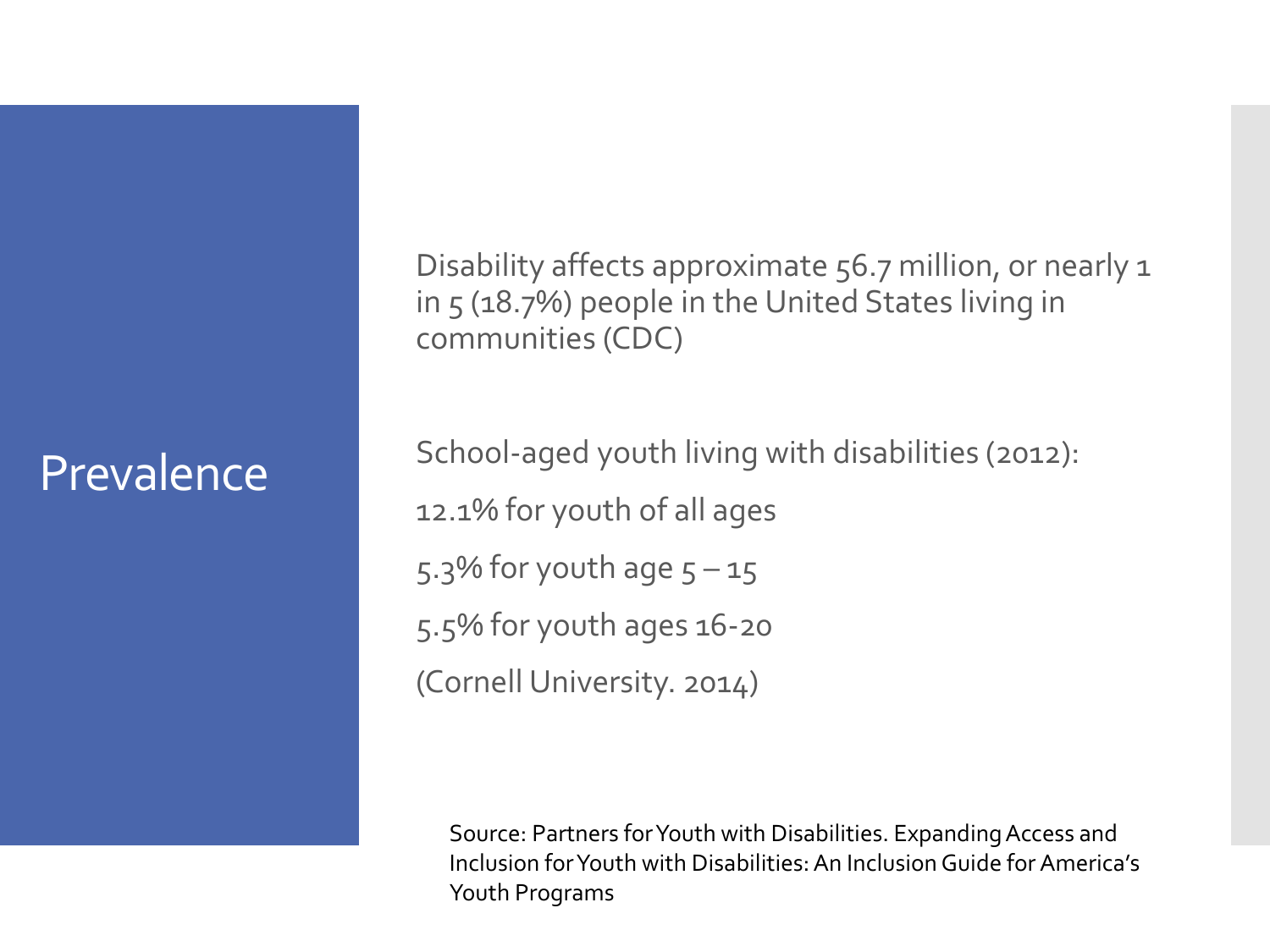Impact

- Youth with disabilities are 4 times more likely to be involved in juvenile justice
- 22% don't complete high school (versus 9% without disabilities)
- 80% of youth with learning disabilities are bullied at school
- 63% of working-age Americans with disabilities are unemployed
- 26% of adults with disabilities live in poverty (households with less than \$15,000/year)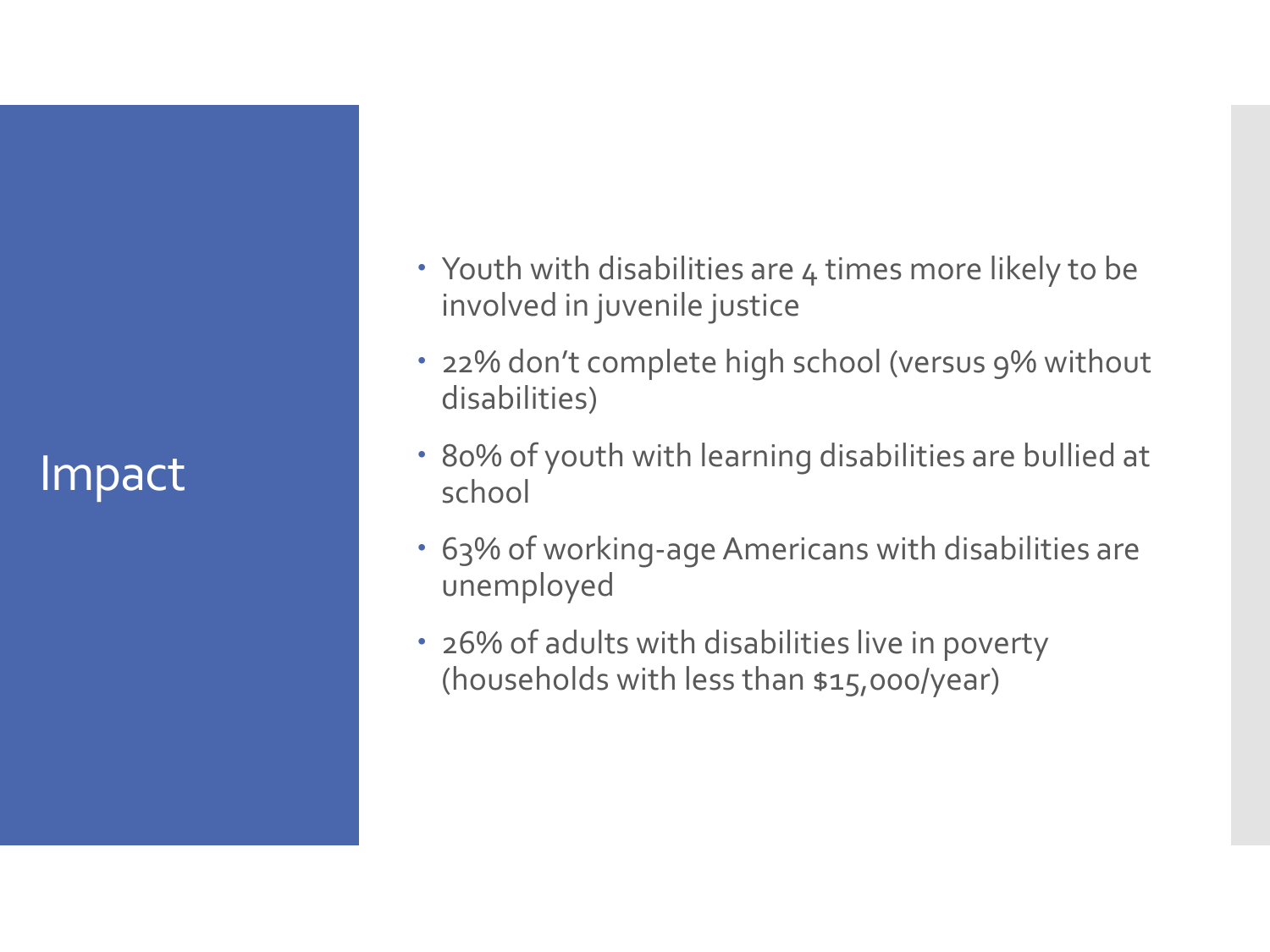### Why Inequities?

What are common barriers for youth with disabilities?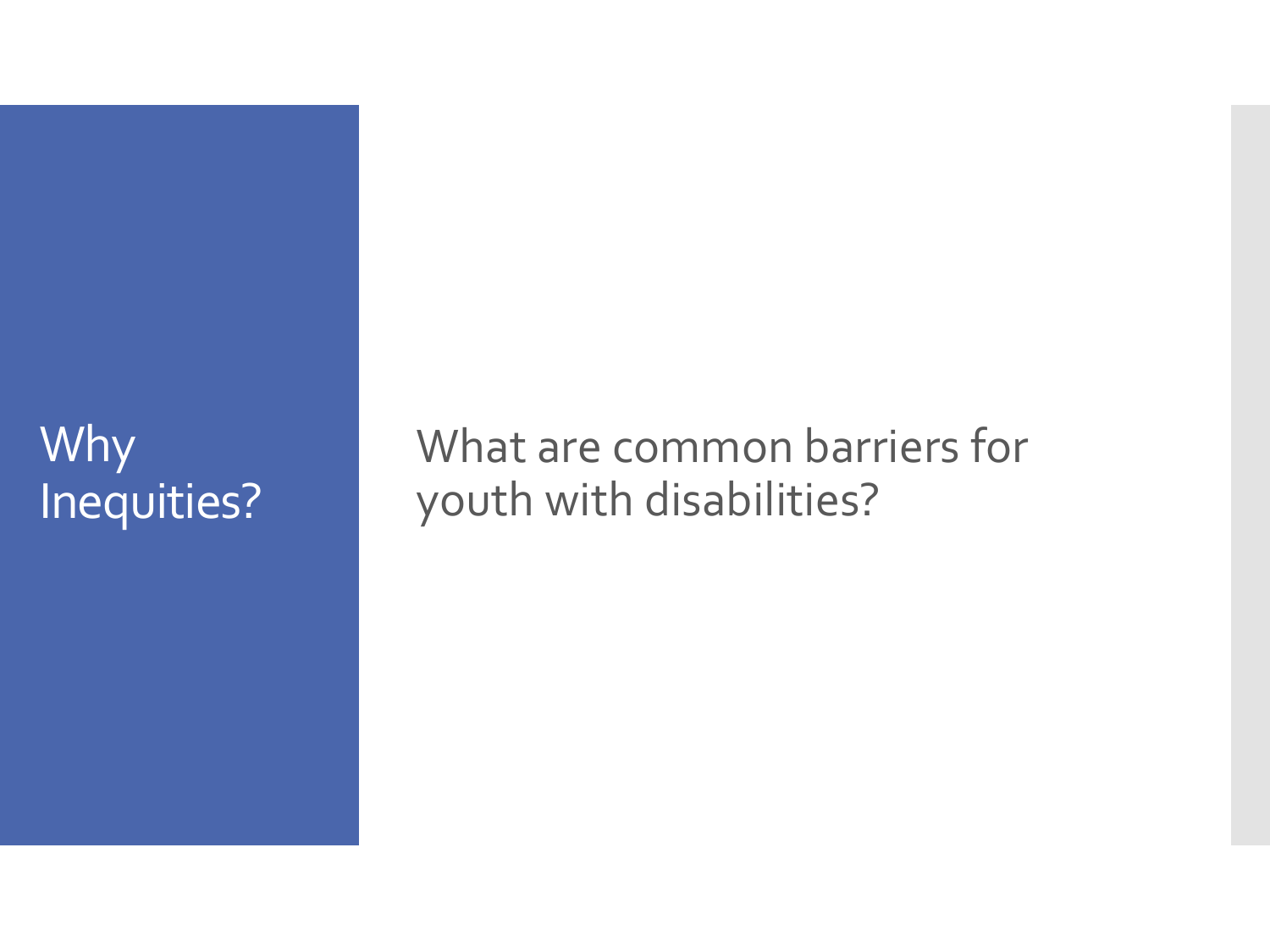### **History**



Museum *of* disAbility History <http://museumofdisability.org/>

National Consortium on Leadership and Disability for Youth. Disability History Timeline: [http://www.ncld-youth.info/Downloads/disability\\_history\\_timeline.pdf](http://www.ncld-youth.info/Downloads/disability_history_timeline.pdf)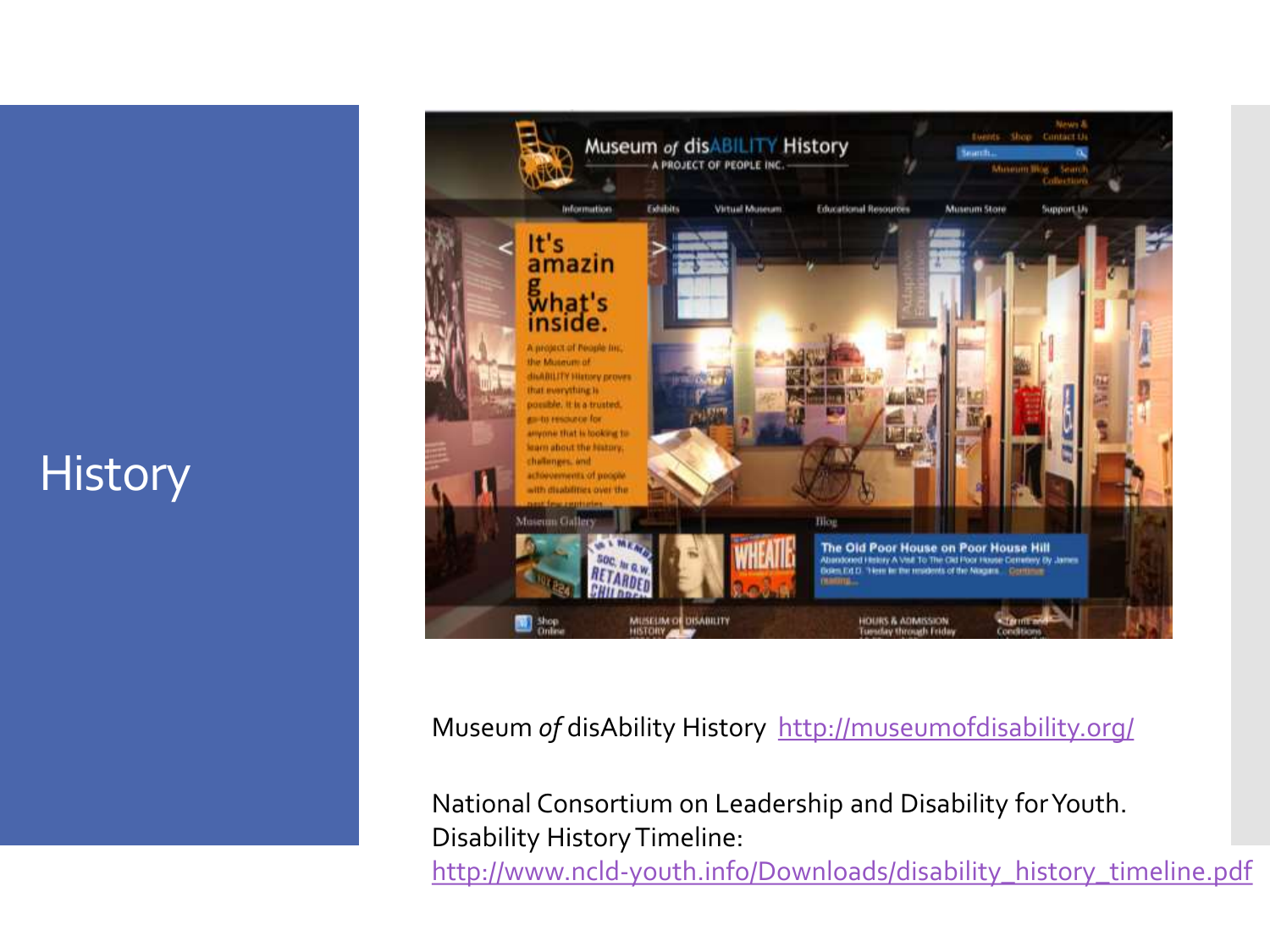Important **Disability Legislation**  Individuals with Disabilities Education Act (IDEA) Americans with Disabilities Act (ADA)

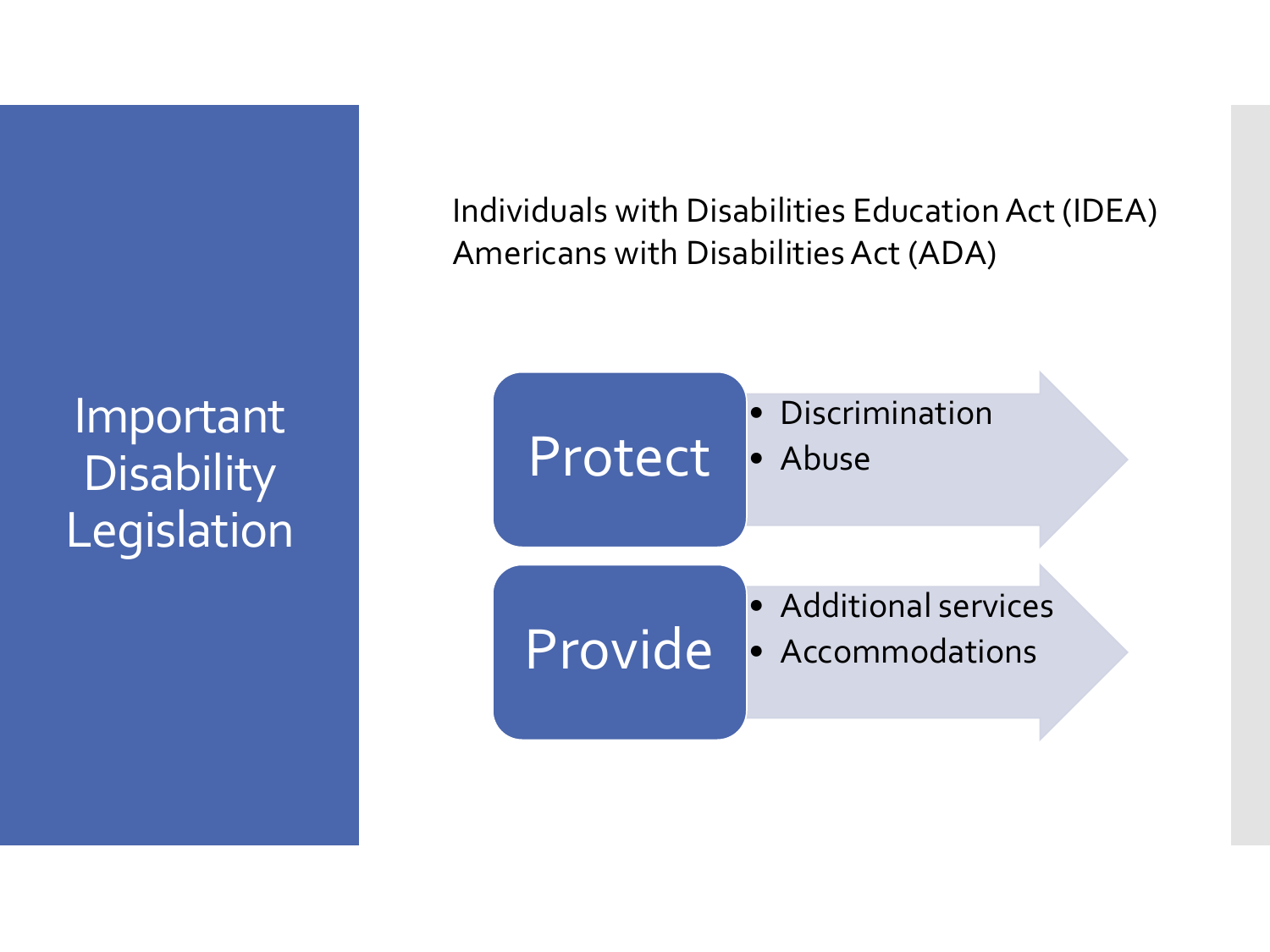### Accommoda tions

An accommodation is essentially any strategy that overcomes or lessens the effect of a specific barrier. A barrier is an obstacle that may exist in school, at the workplace, in the community, or in one's own home.

#### Accommodations

- Changes to facilities
- Special services
- Creative thinking and problem solving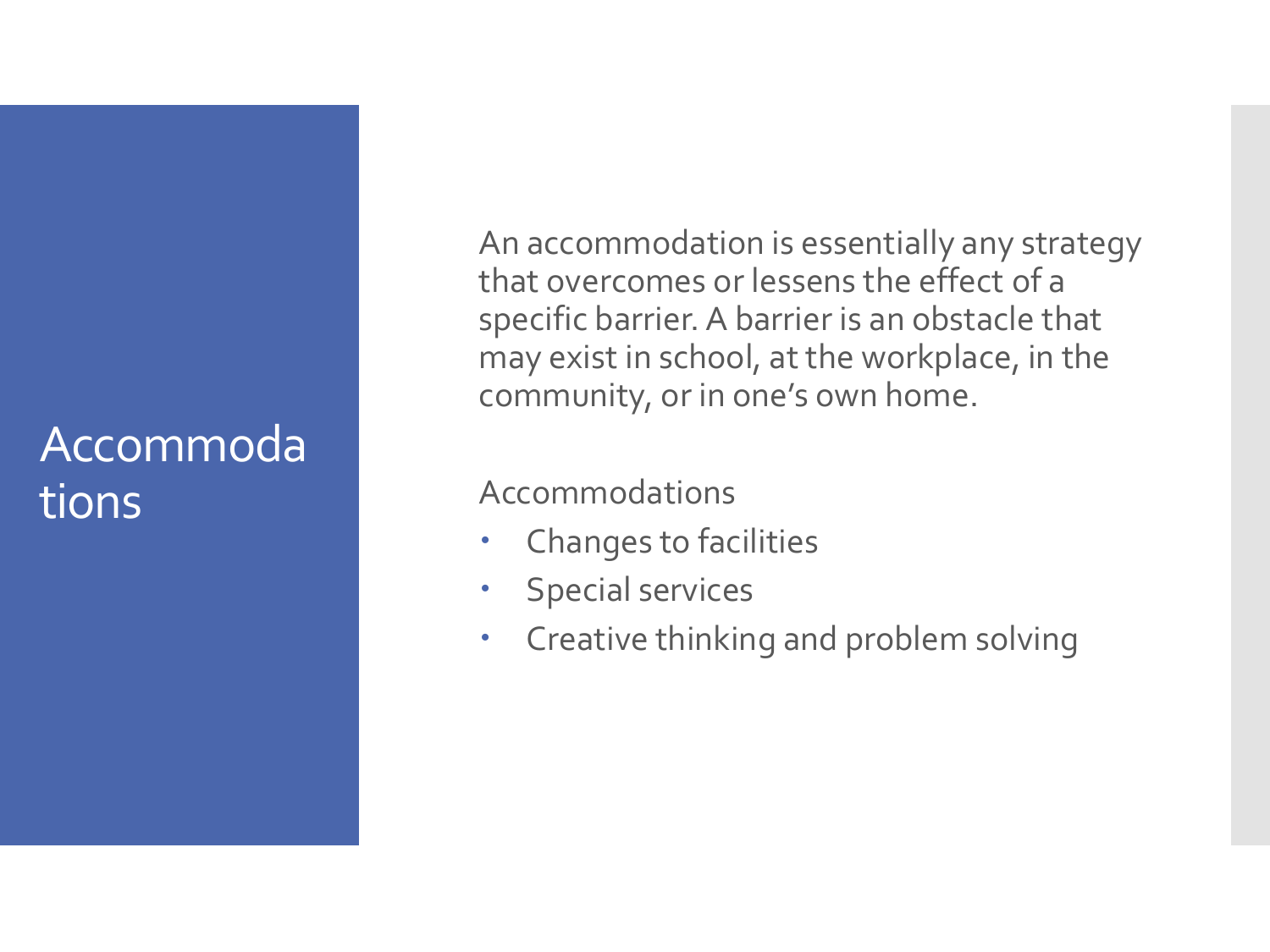Individuals with **Disabilities Education** Act (IDEA)

Individuals with Disabilities in Education ACT Ages: Birth - 21

Thirteen Categories:

Autism, Deaf-blindness, Deafness, Emotional Disturbance, Hearing impairment, Mental retardation, Multiple disabilities, Orthopedic impairment, Other health impairment, Specific learning disability, Traumatic brain injury, Speech or language impairment, Visual impairment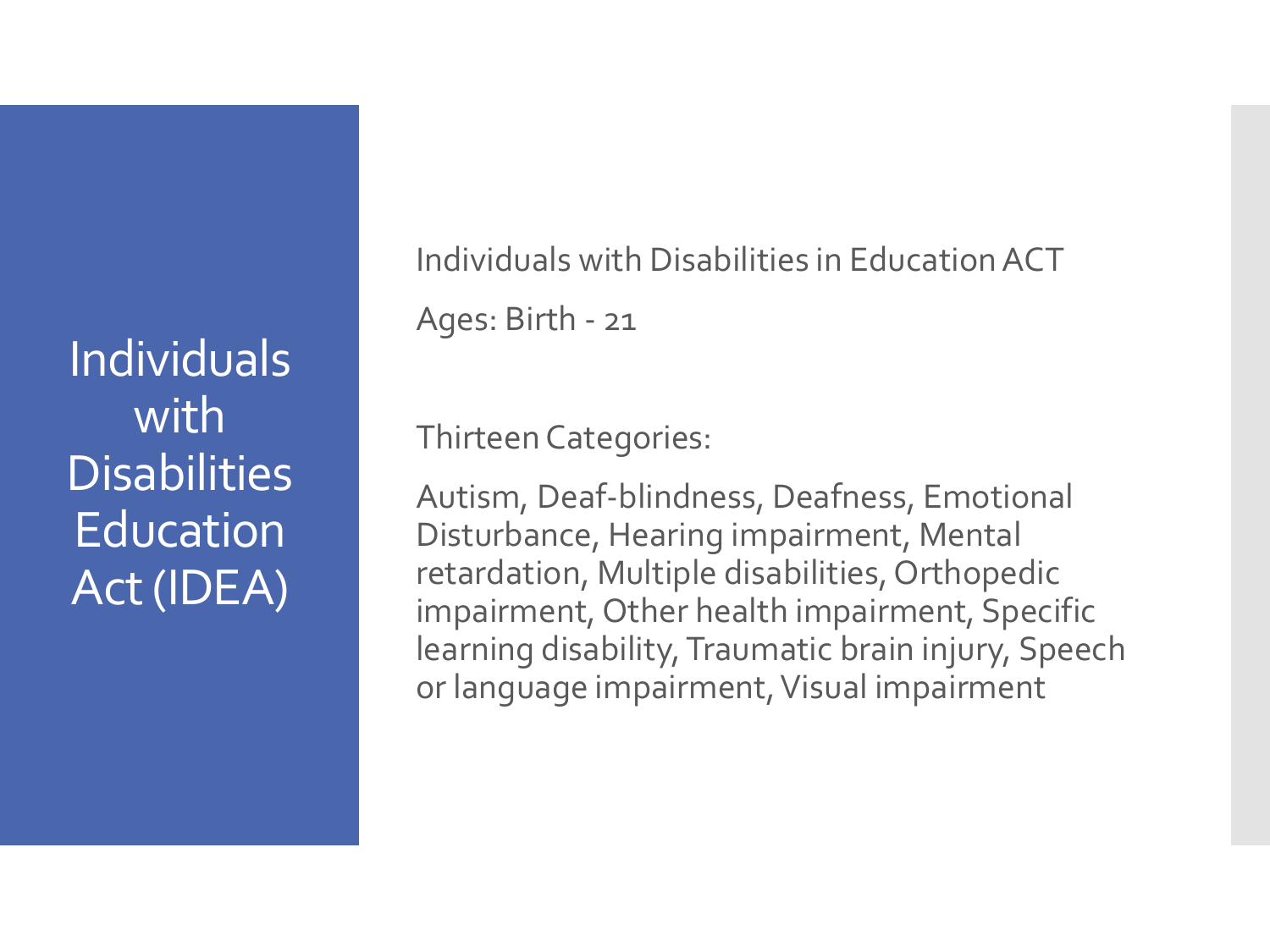### IDEA Impact on Education

Free public education

- Quality instruction
- Testing to establish needs and services
- Individual education plan (IEP)
- Specialty support or accommodations

#### Accommodations can include

- Verbal instructions
- Visuals
- Additional test time

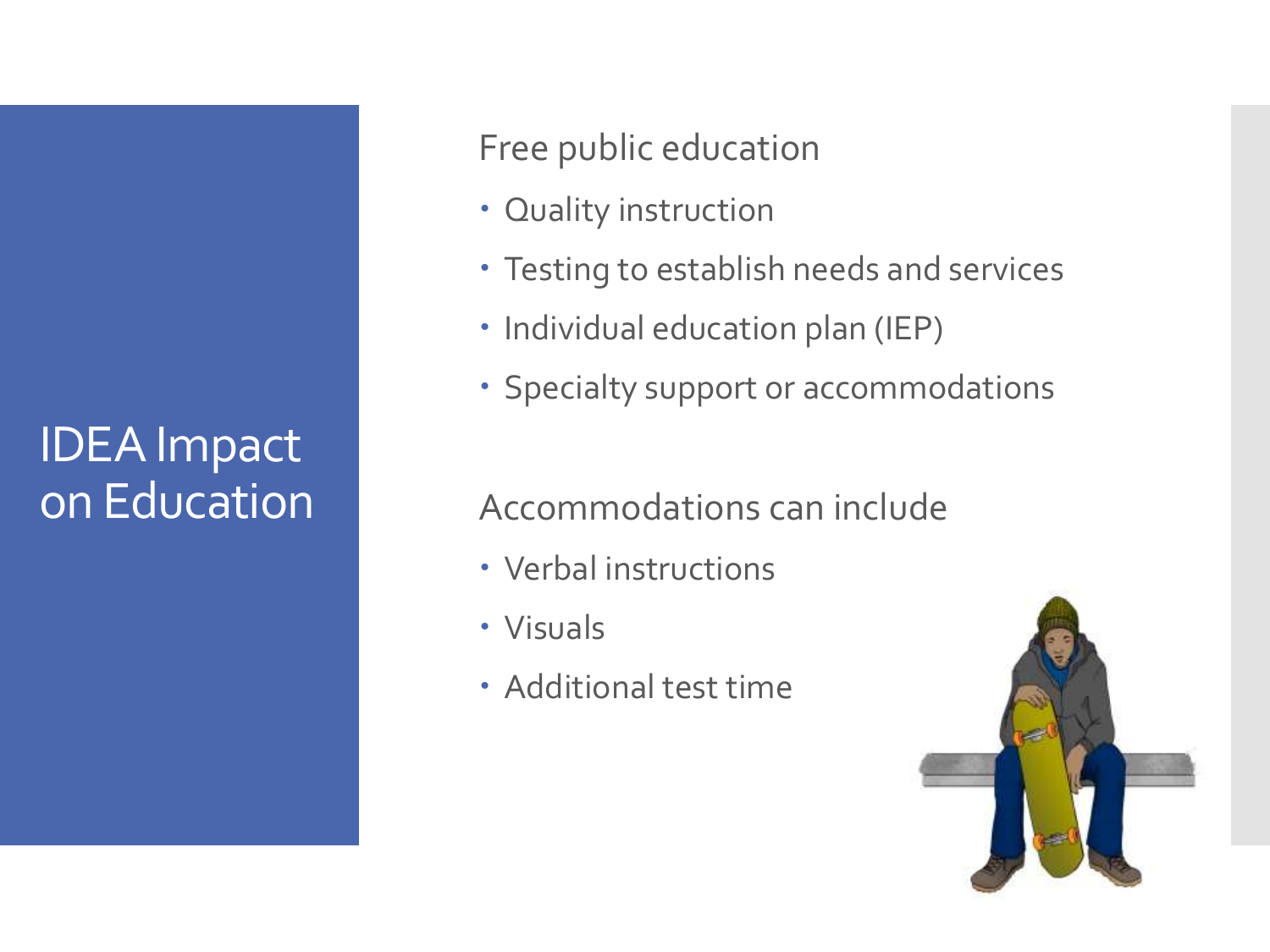**Committee** on Special **Education** (CSE)

CSE meetings to set goals and review progress

CSE Members:

- Teachers
- Parents
- Agency representatives knowledgeable of the youth
- Youth, especially when considering postsecondary goals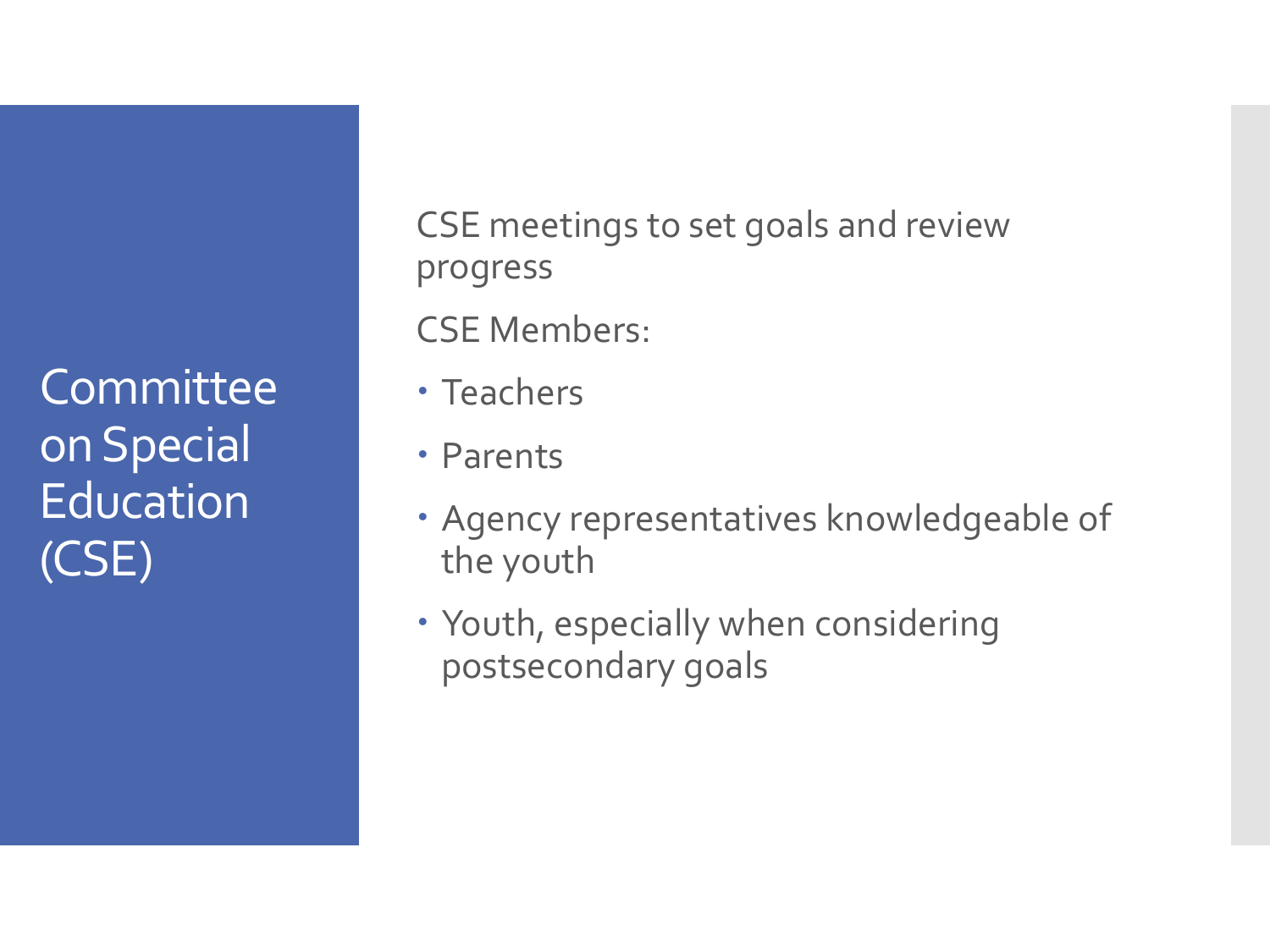Americans with **Disabilities** Act (ADA)

A person qualifies as having a disability if they meet one of the following:

- A physical or mental impairment that substantially limits one or more major life activities
- A record of such impairment
- A perception by others as having an impairment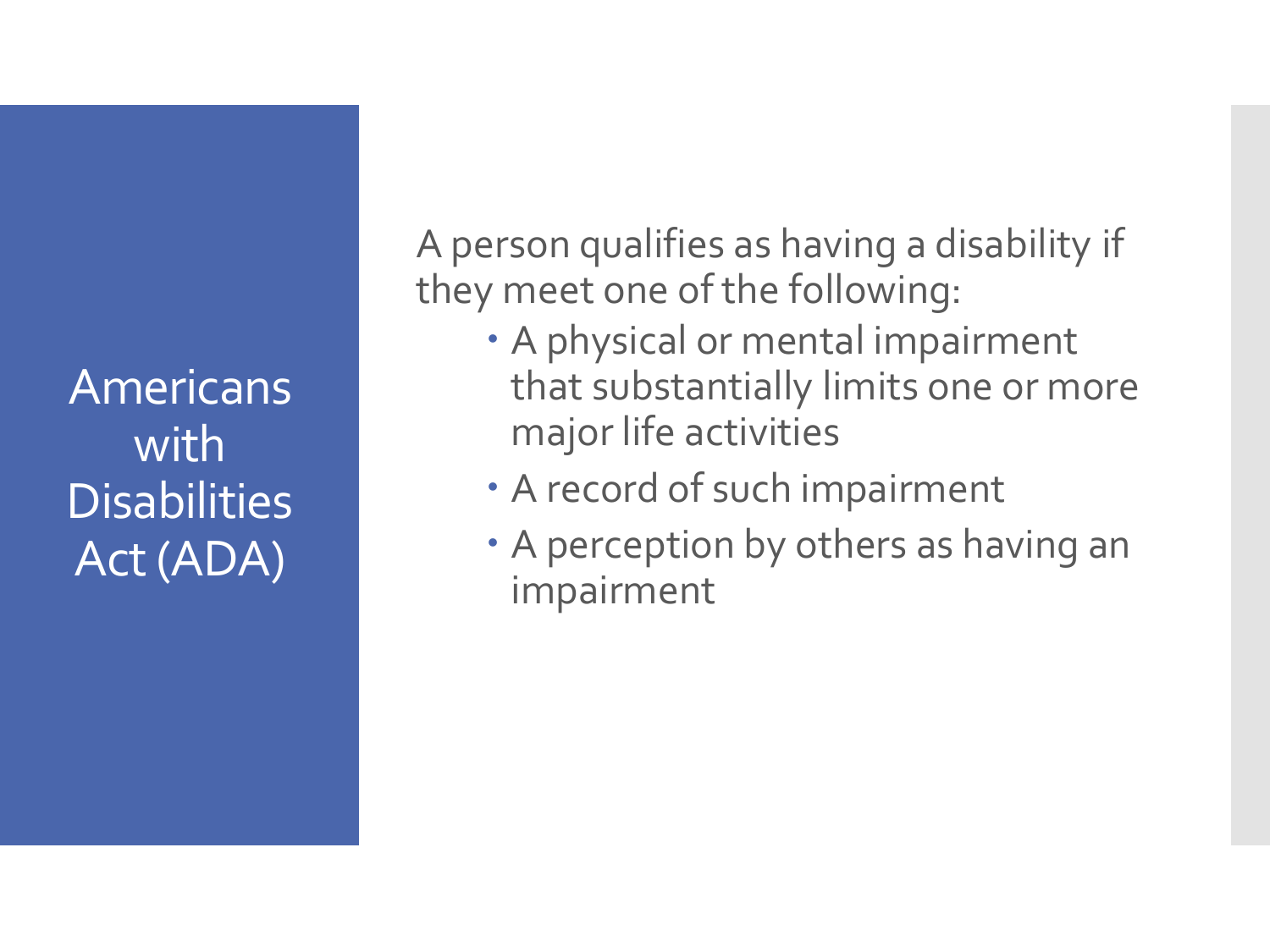Americans with **Disabilities** Act (ADA)

Prohibits discrimination on the basis of disability in:

- Private sector employment
- Activities of states and local governments
- Places of public accommodation
- Transportation
- Telecommunication services

ADA National Network - [https://adata.org/](https://adata.org/factsheet/ADA-overview) <https://adata.org/factsheet/ADA-overview>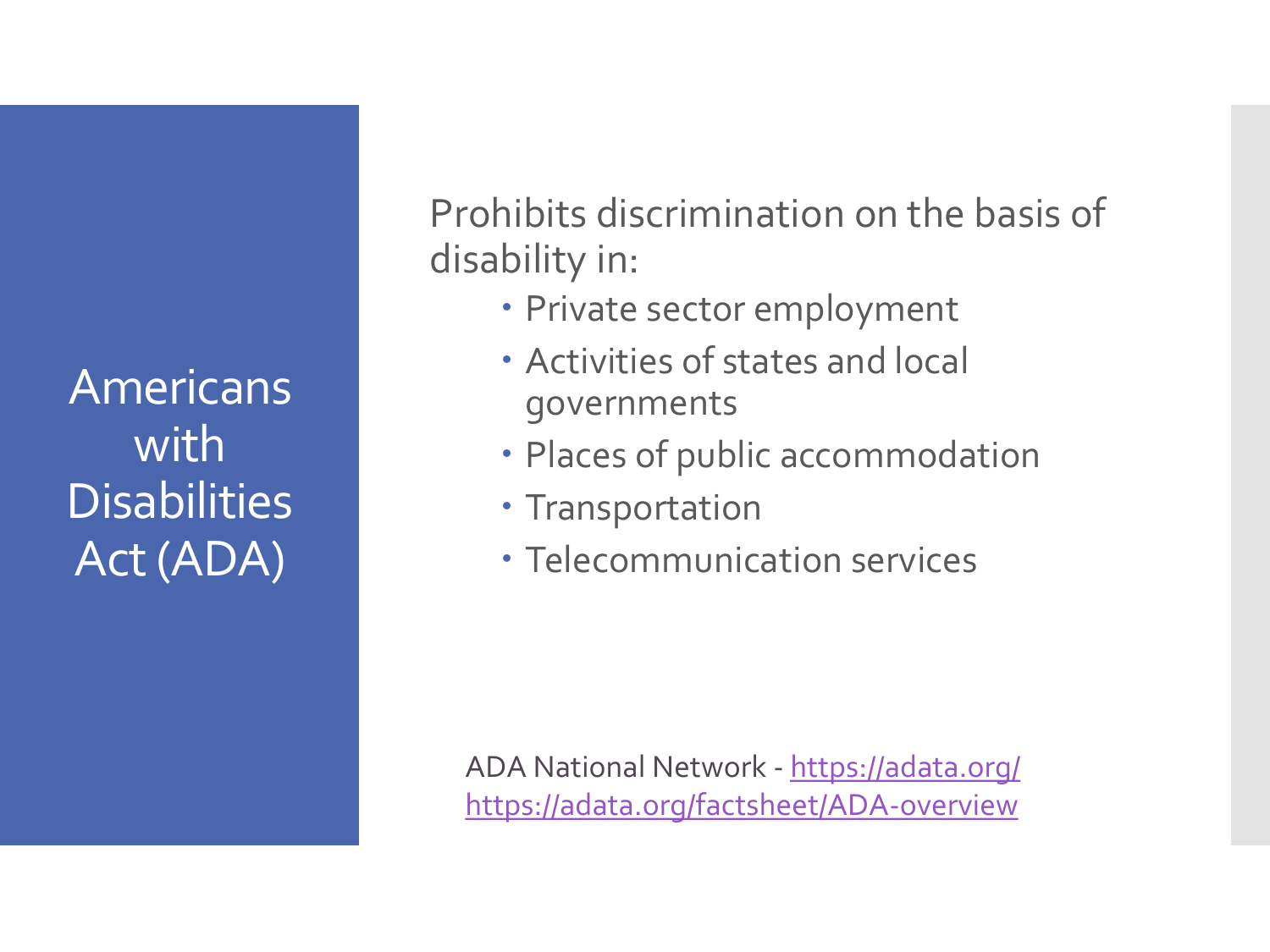### Accommoda tions

Accommodations are provided only when a person discloses his or her disability and requests accommodations

Disclosure is not mandatory, but needed when asking for accommodations

Decision to disclose belongs *solely* to the person with a disability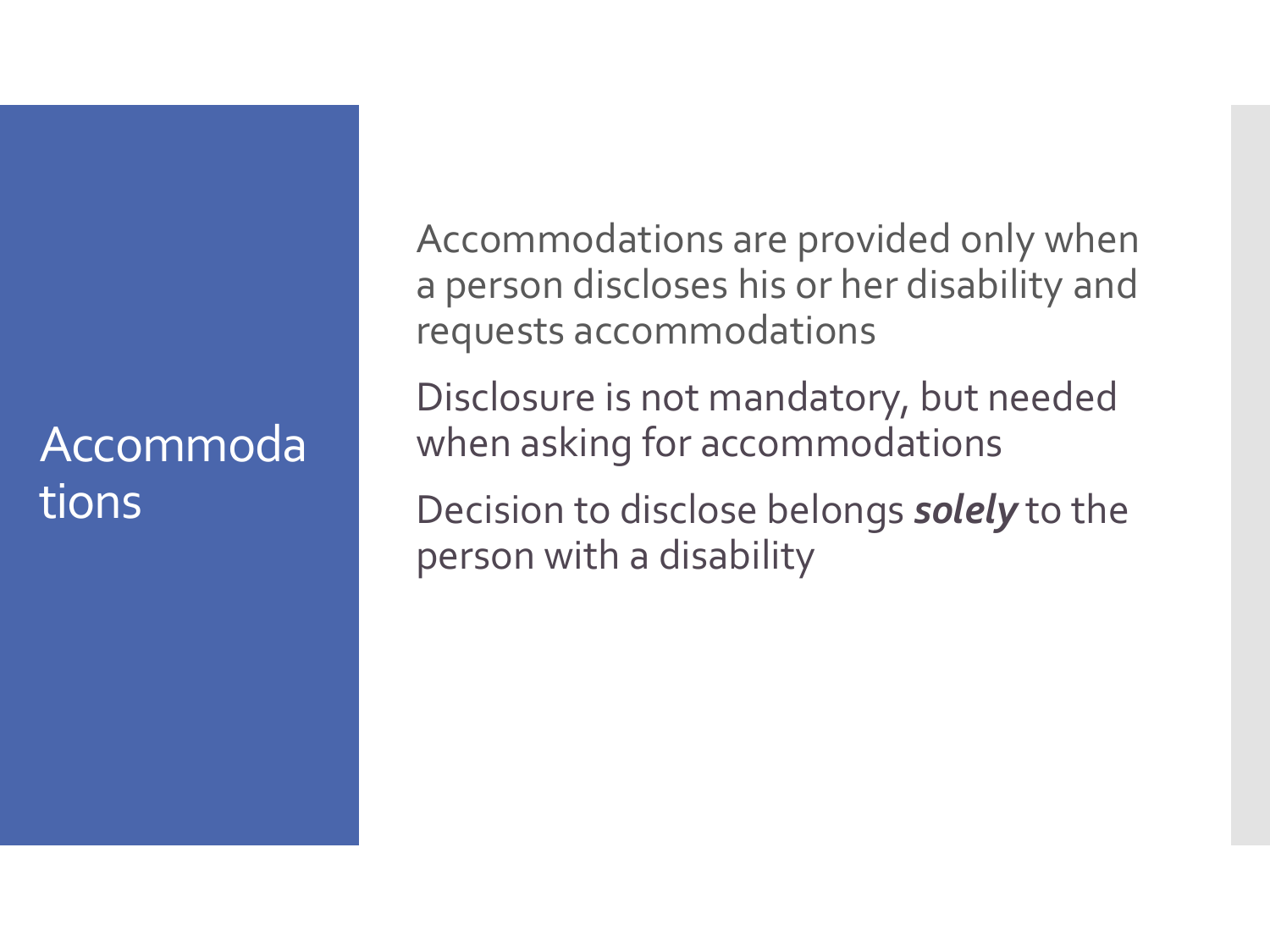**Implications** for Youth Programs

Inclusive youth programs serving a diverse population of youth benefit all youth

Situation 1

Youth with disabilities participate in youth programs without staff knowing about their disabilities

Situation 2

Youth participate in youth programs exhibiting behavior issues; youth/parents may or may not disclose disabilities and ask for accommodations

Situation 3

Youth with physical/sensory/health disabilities want to participate in youth programs and ask for accommodations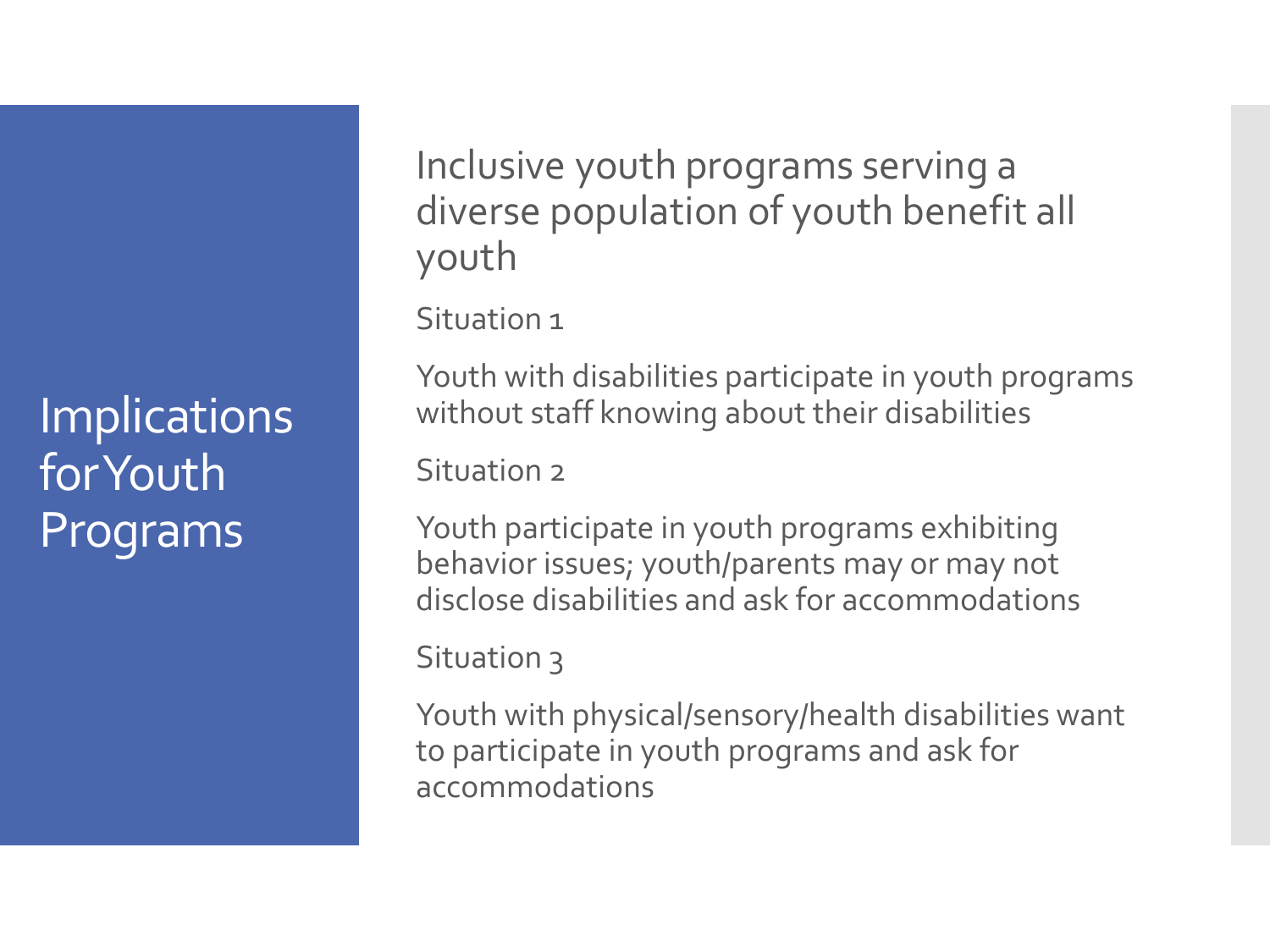### Situation 2

Youth participate in youth programs exhibiting behavior issues; youth/parents may or may not disclose disabilities and ask for accommodations

Can you give me an example from your experience?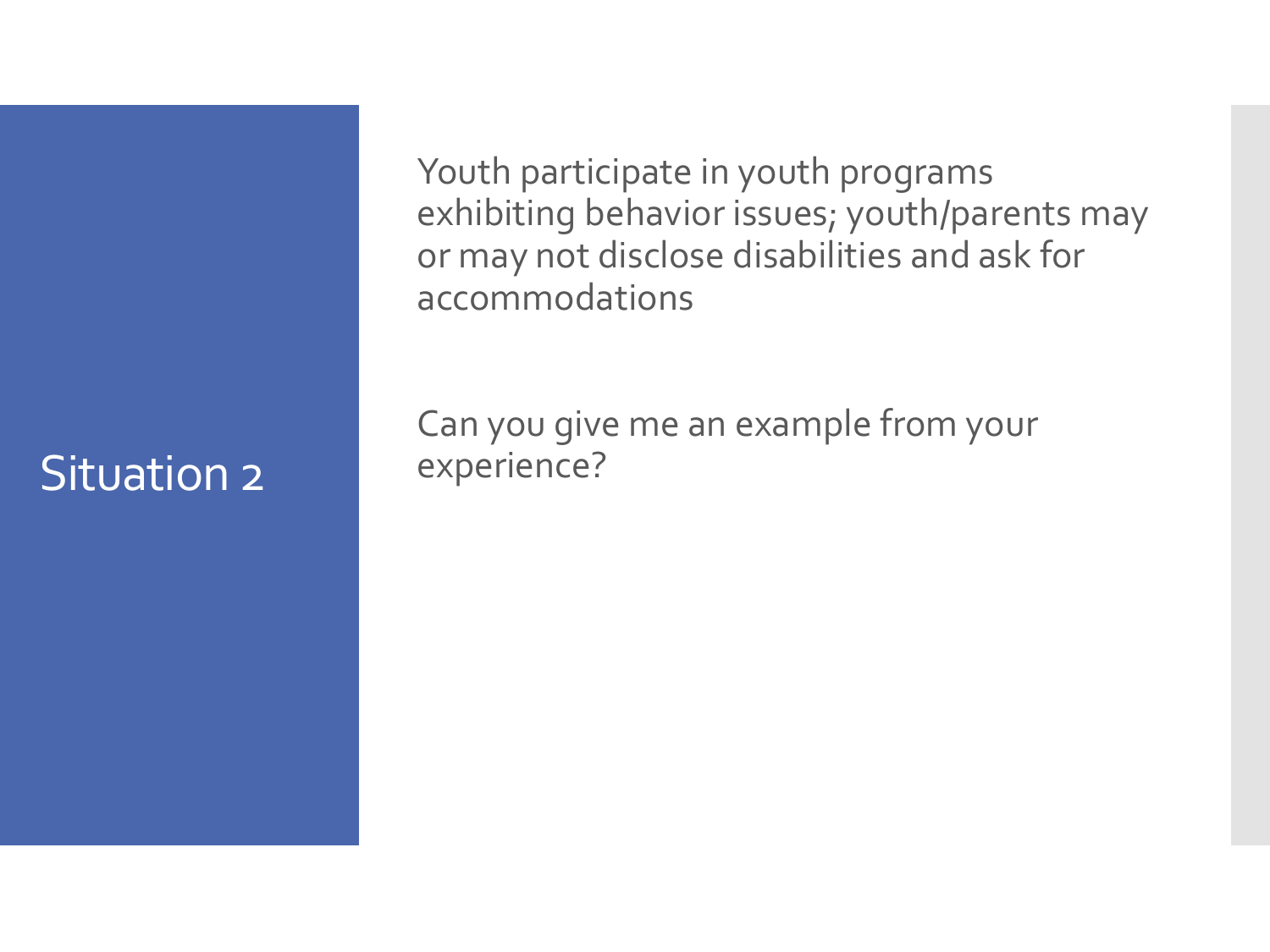**Positive** Program **Strategies** 

- Reframe your behavior perspective
- Be a role model
- Create a structured, predictable environment
- Positive program climate
- Use different learning styles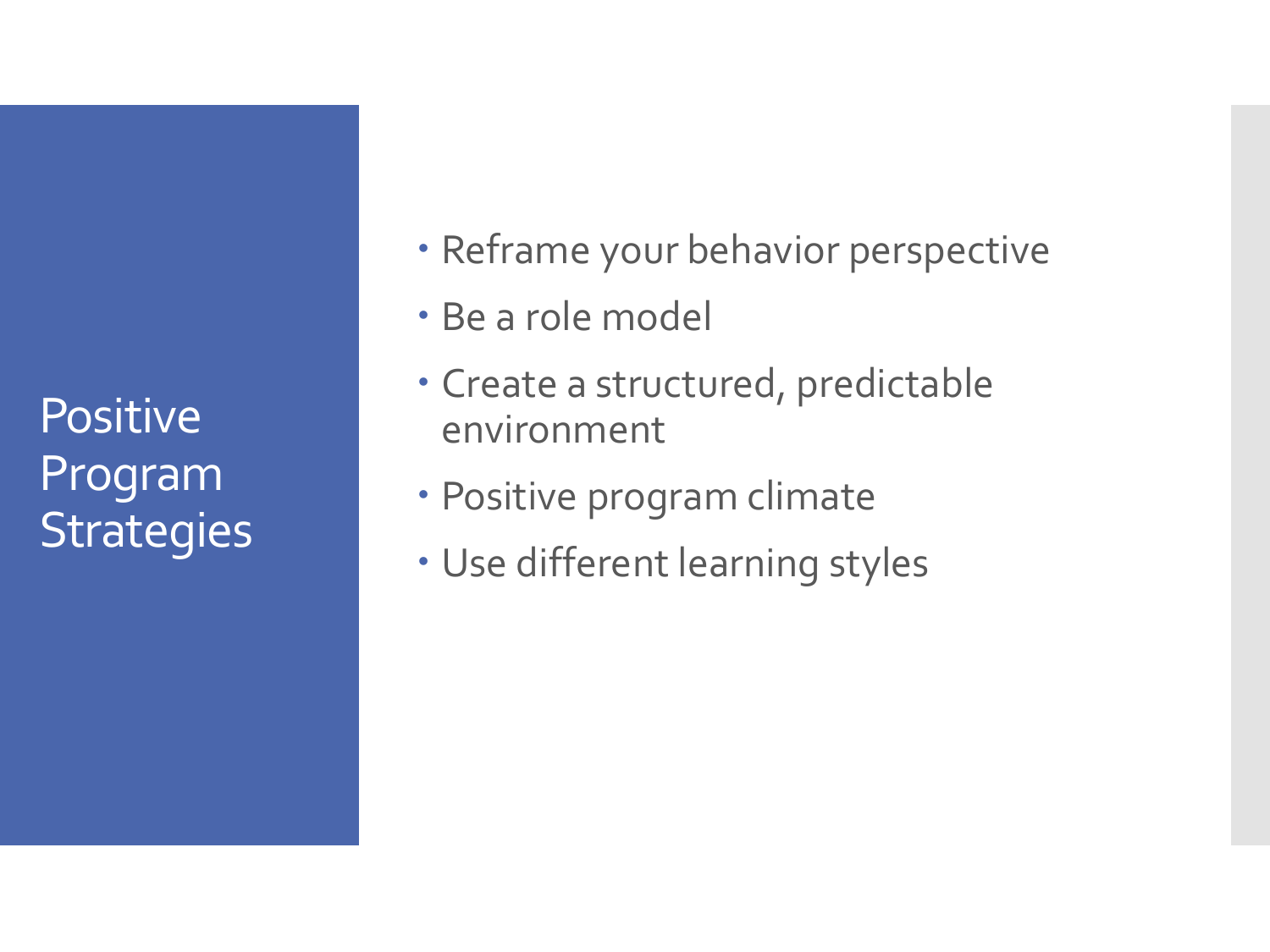# Situation 3

Youth with physical/sensory/health disabilities want to participate in youth programs and ask for accommodations

What are some examples?

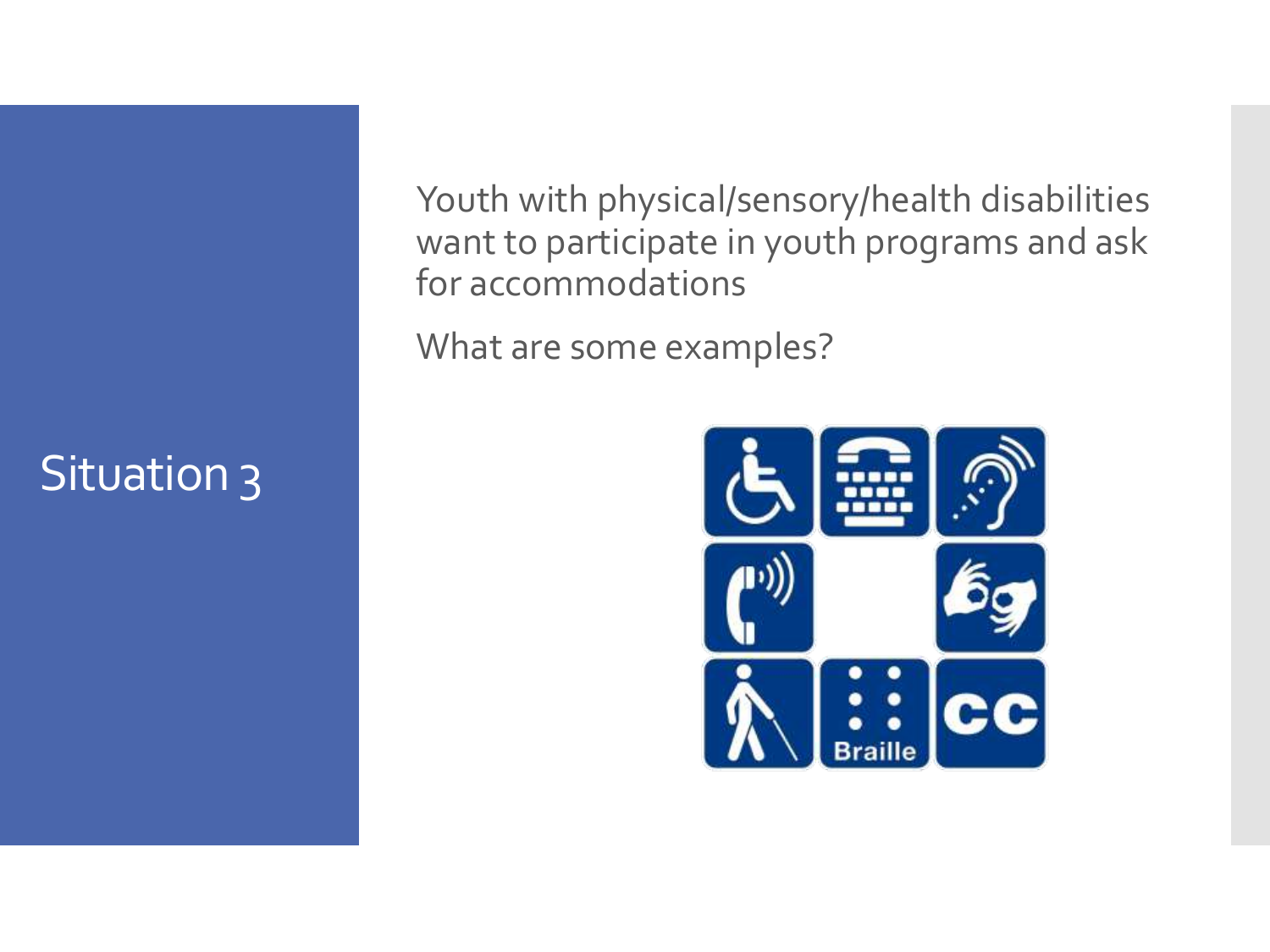Reasonable Accommoda tions

(Reasonable) Accommodations are modifications to policy, rules, or the physical environment that enables individuals to enjoy equal benefits of program, work or services.

They are not considered reasonable if they represent "undue burden" or fundamentally alter the program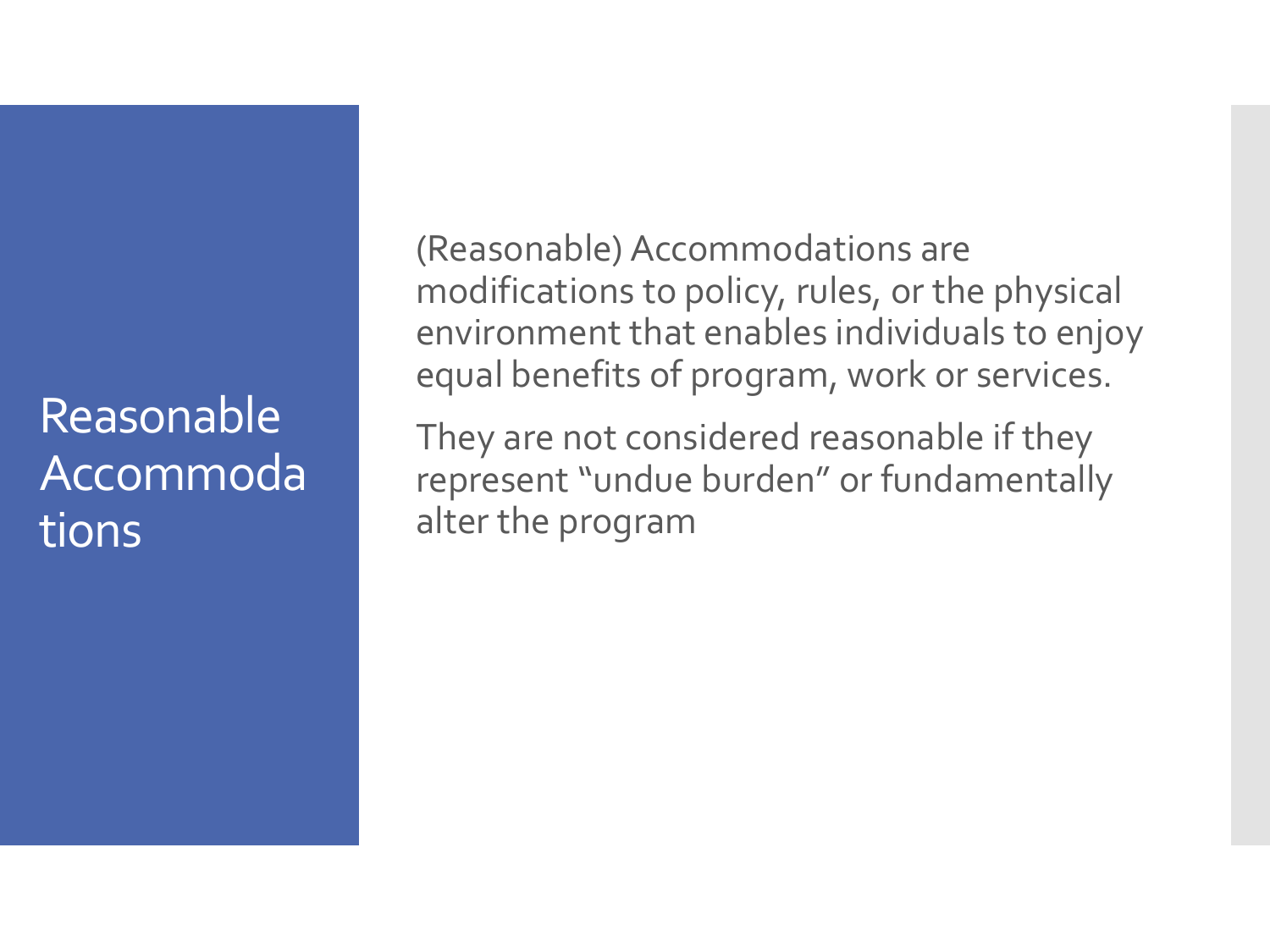# Be an Ally

Transition youth to secondary education and/or workplace

- Teach advocacy skills
- Discuss disclosure "What to Whom"

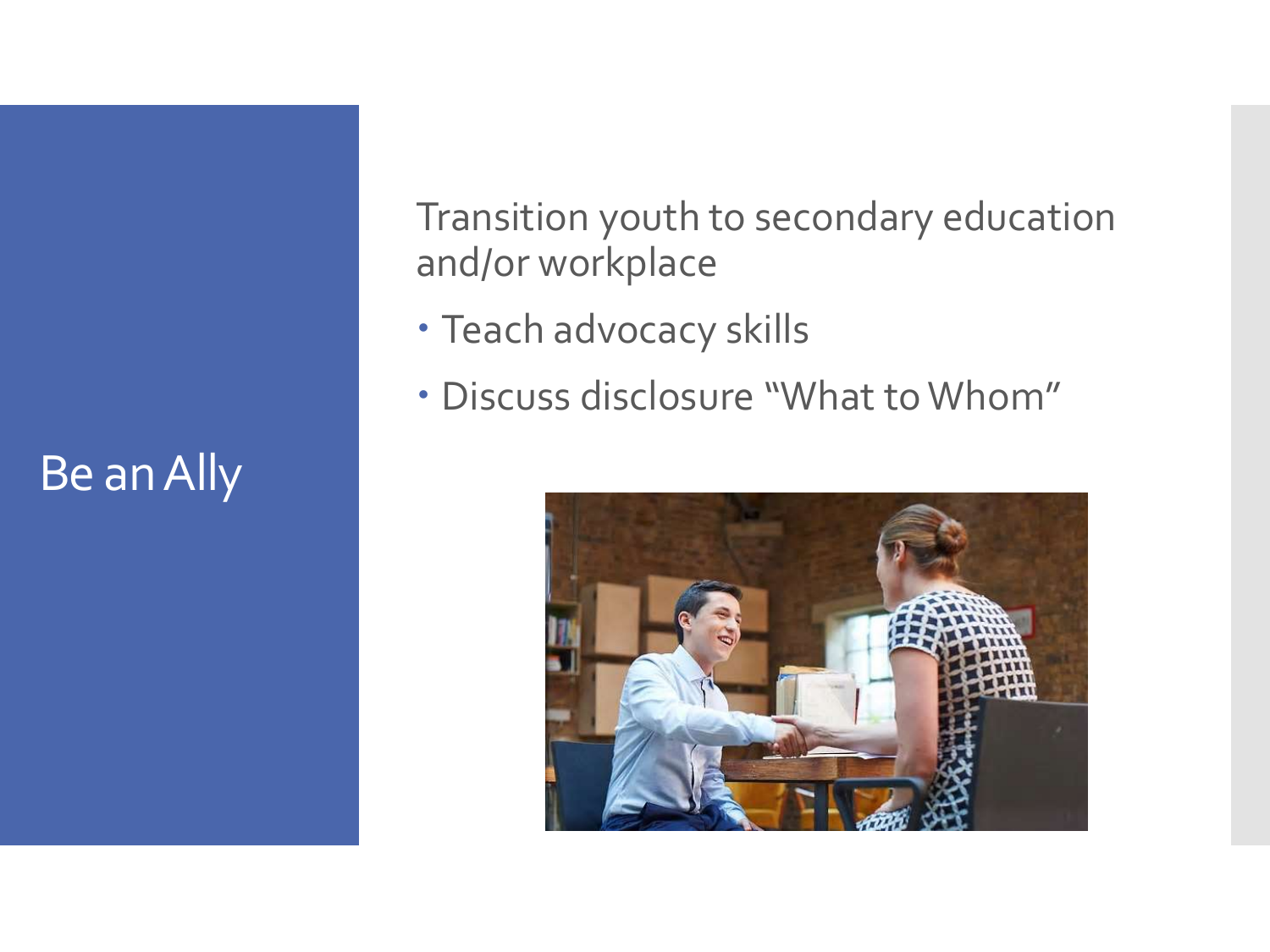### **Advocacy Resources**

"The 411 on Disability Disclosure" workbook

[http://www.ncwd-youth.info/411-on-disability](http://www.ncwd-youth.info/411-on-disability-disclosure)disclosure

National Collaborative on Workforce and Disability/For Youth

<http://www.ncwd-youth.info/>

Job Accommodation Network <http://askjan.org/>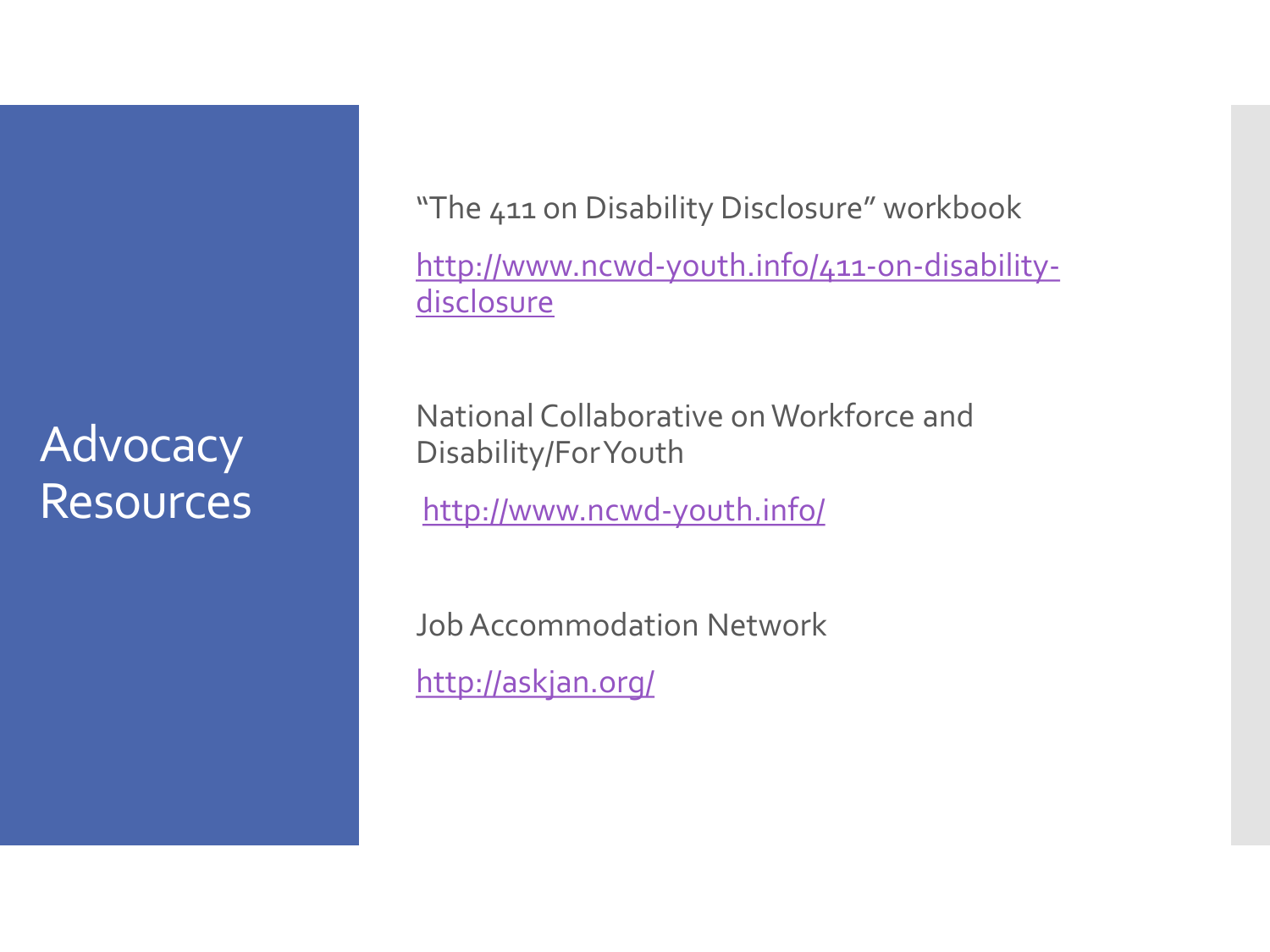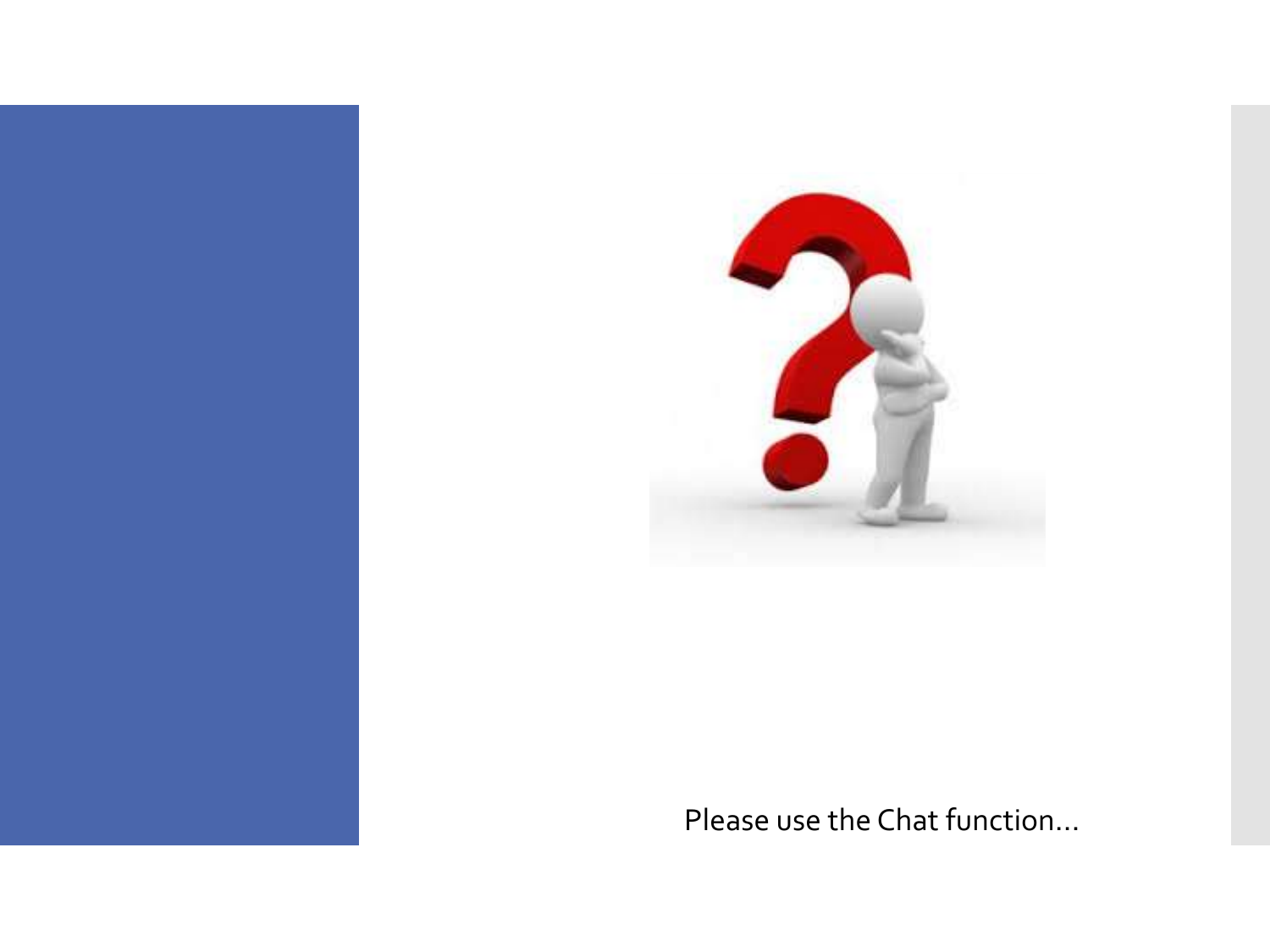### References/ Resources

Partners for Youth with Disabilities <https://www.pyd.org/>

Illuminating Differently Abled Awareness <http://idaa.aem.cornell.edu/>

Building the Legacy: IDEA 2004 <http://idea.ed.gov/explore/home.html>

Information and Technical Assistance on the Americans with Disabilities Act

<https://www.ada.gov/>

ADA National Network

<http://adata.org/>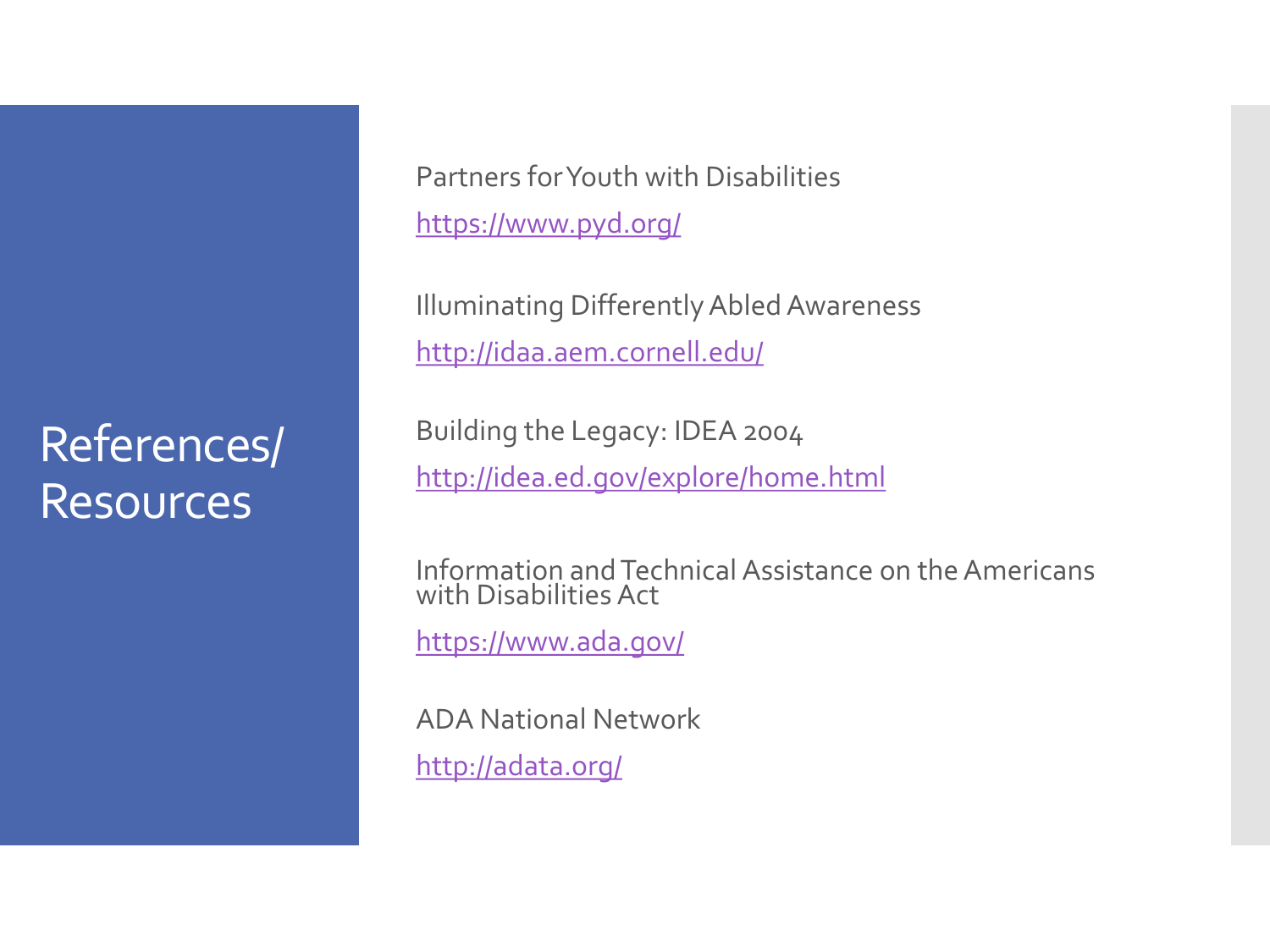### **NYS Resources**

NYS Disability Services Council

<http://www.nysdsc.org/>

NYS Justice Center for the Protection of People with Special Needs

<http://www.justicecenter.ny.gov/>

NYS Special Education

<http://www.p12.nysed.gov/specialed/>

YOUTH POWER!

<http://www.youthpowerny.org/>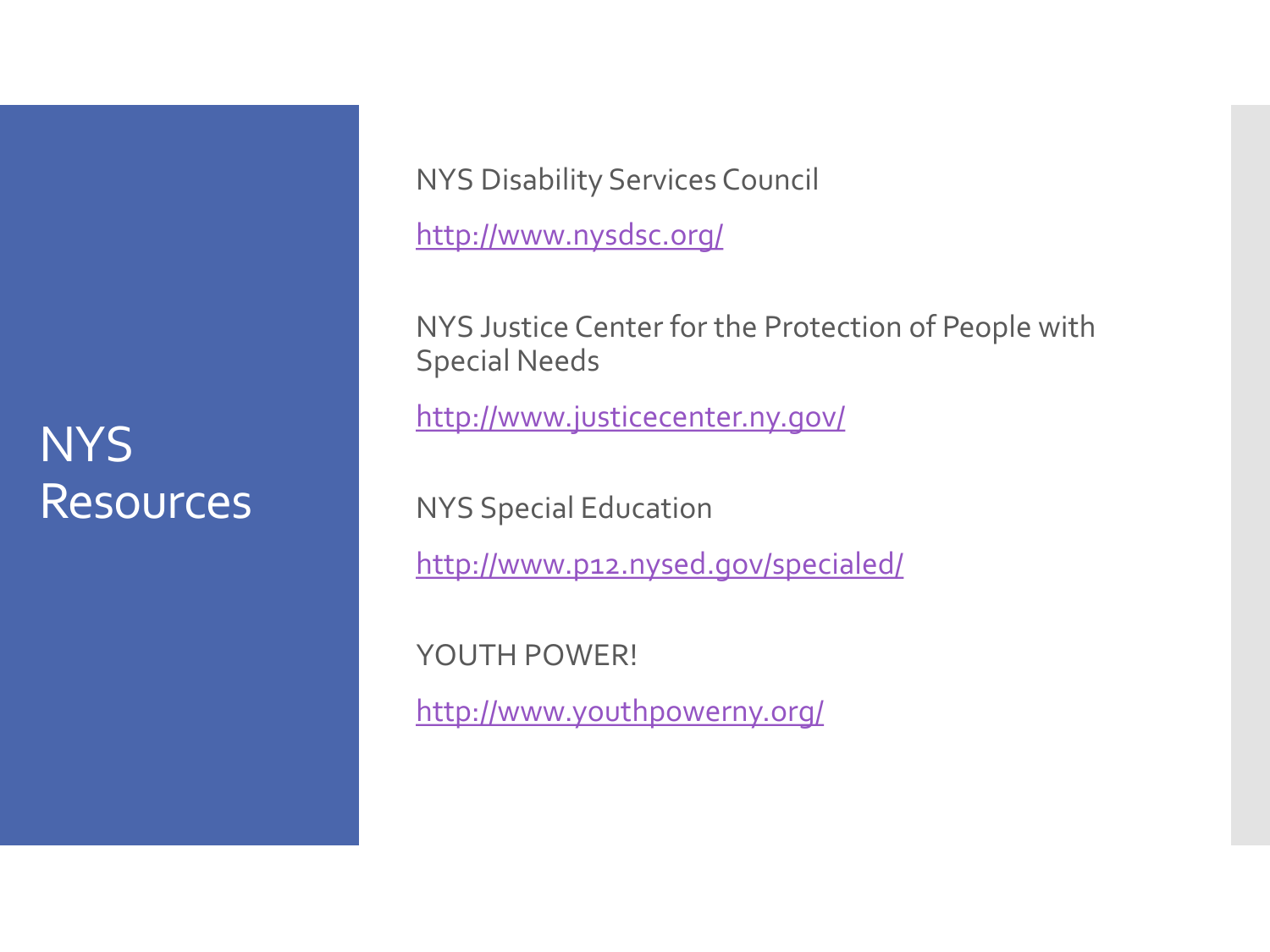**Additional** Resources

Office for People with Developmental Disabilities <https://opwdd.ny.gov/>

Independent Living Centers Directory, NY

[http://www.ilru.org/projects/cil-net/cil-center-and](http://www.ilru.org/projects/cil-net/cil-center-and-association-directory-results/NY)association-directory-results/NY

Dutchess County ThinkDifferently

<http://www.co.dutchess.ny.us/CountyGov/27438.htm>